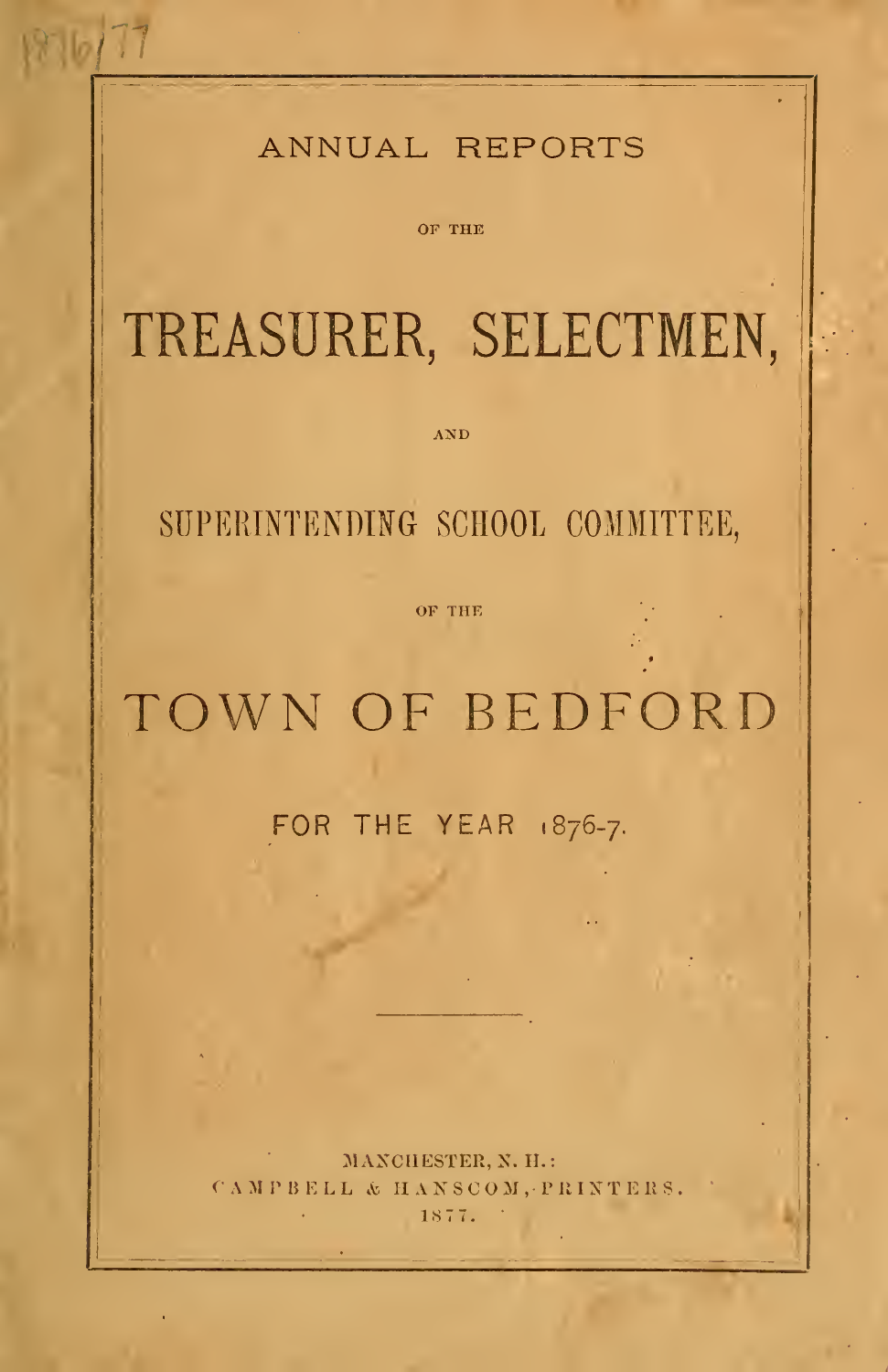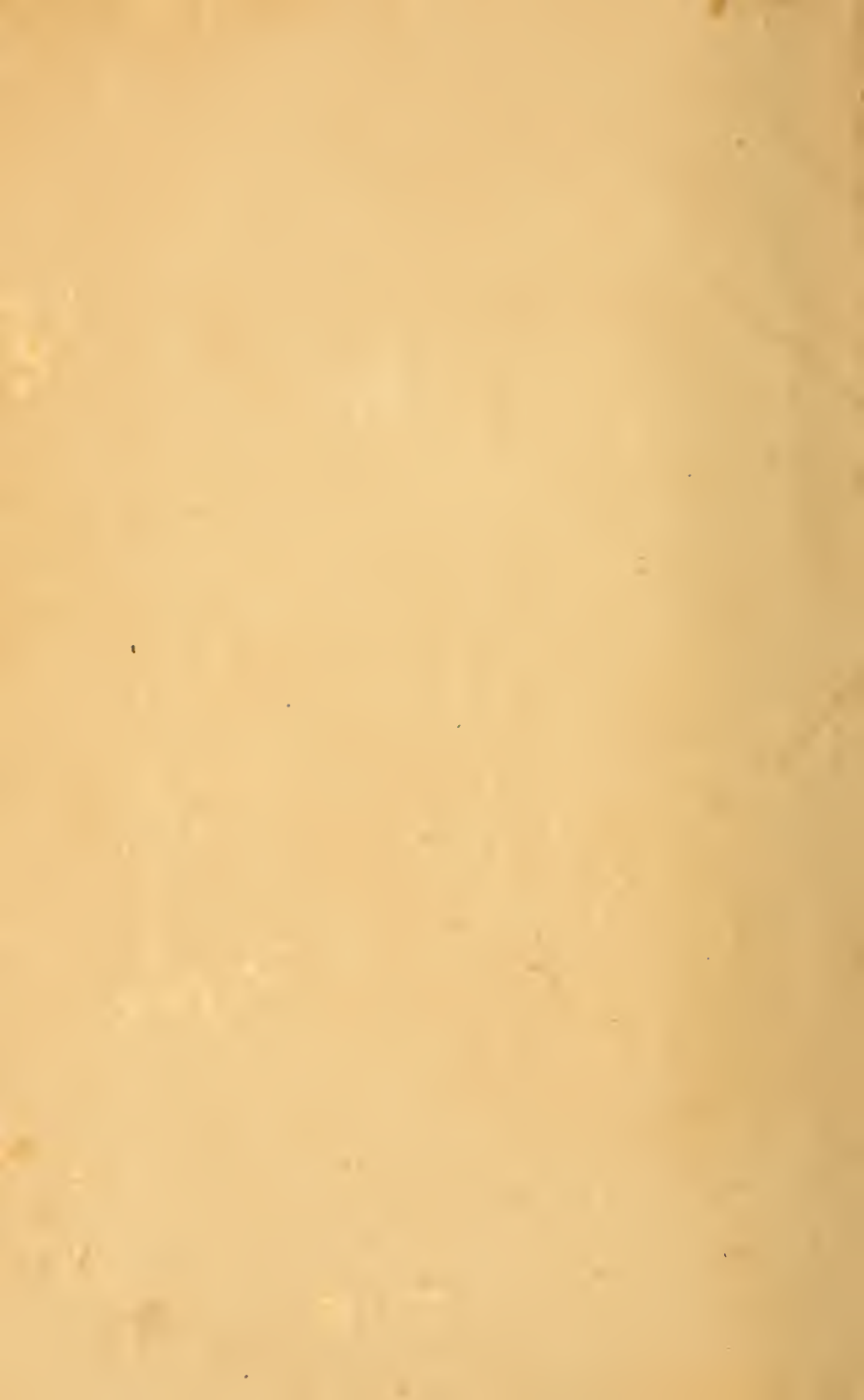## ANNUAL REPORTS

OF THE

# TREASURER, SELECTMEN,

AND

# SUPERINTENDING SCHOOL COMMITTEE,

OF THE

# TOWN OF BEDFORD

FOR THE

YEAR <sup>1876</sup> AND 1877.

MANCHESTER, N. H. CAMTBELL & HANSCOM, PRINTERS. 1877.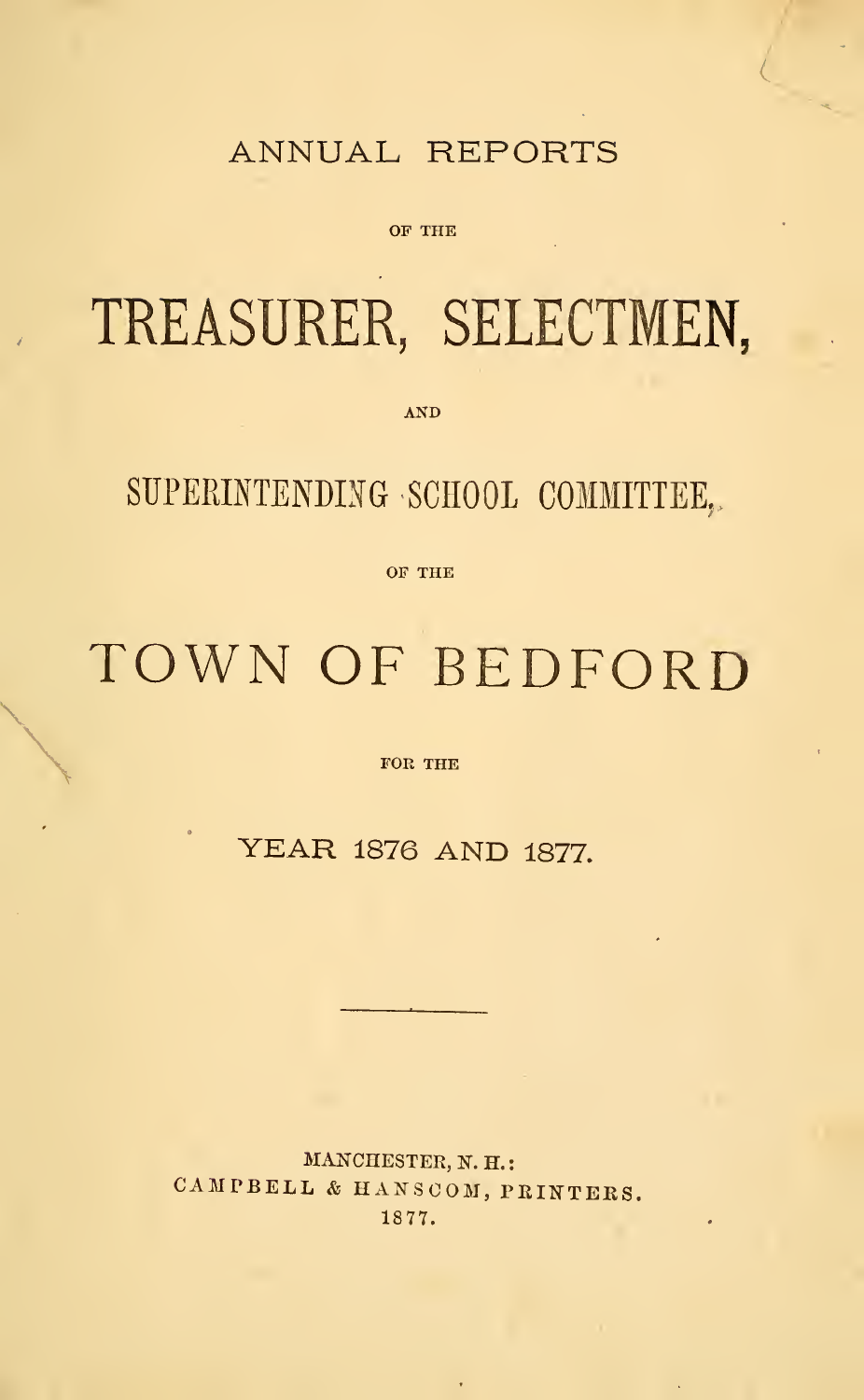$\frac{1}{252}$ <br> $\frac{1}{25}$ <br> $\frac{1}{25}$ <br> $\frac{1}{25}$ <br> $\frac{1}{25}$ <br> $\frac{1}{25}$ <br> $\frac{1}{25}$ 

 $\sim$ 

 $\frac{1}{2}$ 

 $\ddot{\phantom{1}}$ 

 $\label{eq:2} \mathcal{L} = \mathcal{L} \left( \mathcal{L} \right) \mathcal{L} \left( \mathcal{L} \right)$ 

 $\mathcal{F}_{\text{c},k}$ 

 $\chi$  -  $\chi$  -  $\chi$  -  $\chi$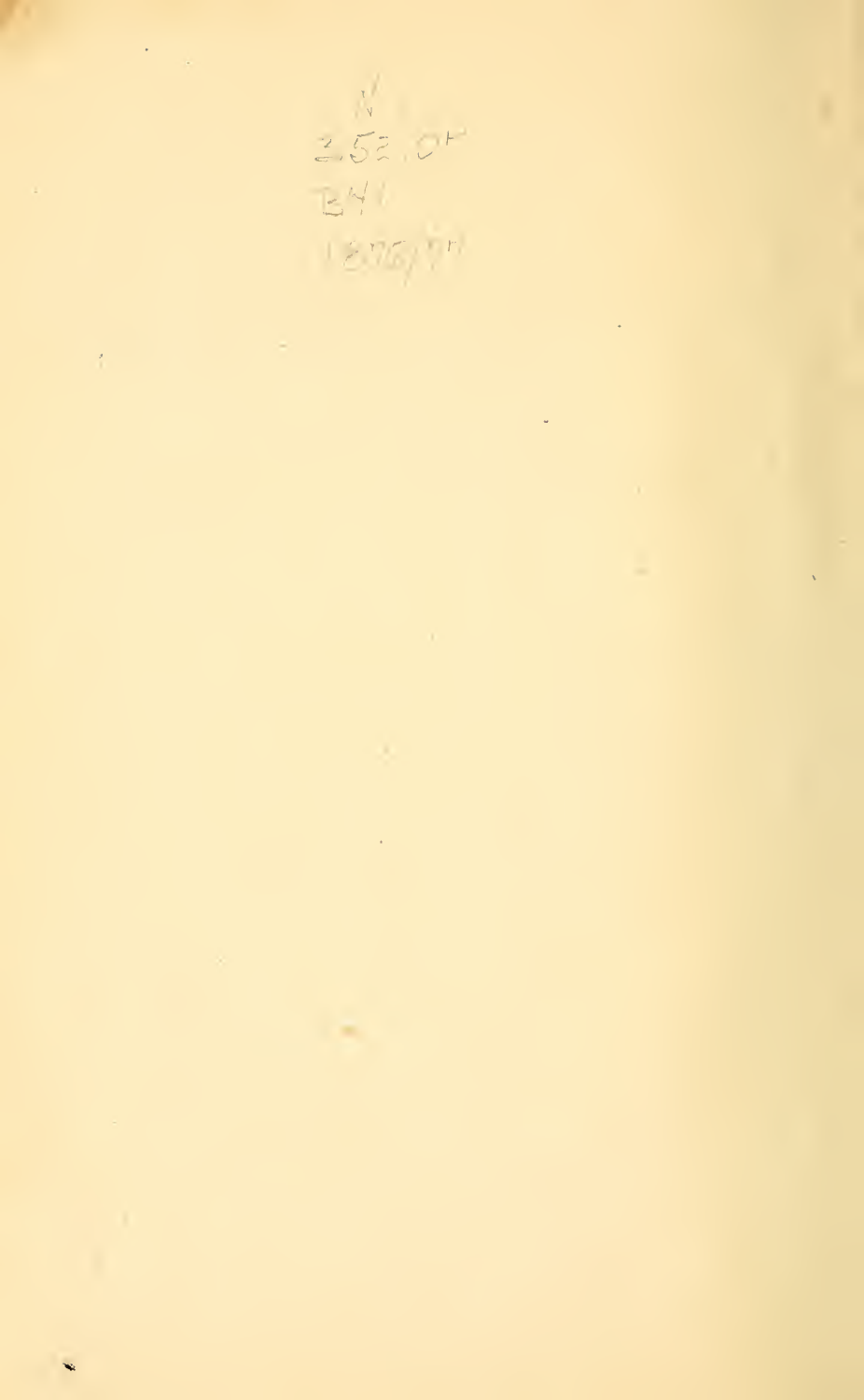# TOWN TREASURER'S REPORT.

To the Selectmen of Bedford—The following is <sup>a</sup> statement of the financial condition of the town for the year ending March 1, 1877, as appears upon the books of the Treasurer:

### RECEIPTS.

| Assets from the Treasury, 1876, .                                                                                                                                                                                              |  |            |                      | $$12,285$ 19   |               |
|--------------------------------------------------------------------------------------------------------------------------------------------------------------------------------------------------------------------------------|--|------------|----------------------|----------------|---------------|
| Received assessment, 1876,                                                                                                                                                                                                     |  |            | in 1                 | 6,326 25       |               |
| Savings bank tax,                                                                                                                                                                                                              |  |            | a in                 | 1,568 71       |               |
| Railroad tax, and the contract of the contract of the contract of the contract of the contract of the contract of the contract of the contract of the contract of the contract of the contract of the contract of the contract |  | $\sim 100$ | $\ddot{\phantom{0}}$ | 102 22         |               |
| Literary fund,                                                                                                                                                                                                                 |  | $\sim$ $-$ |                      |                | 92 90         |
| Insurance tax, 7 50                                                                                                                                                                                                            |  |            |                      |                |               |
| Thomas Kendall, old furniture, and                                                                                                                                                                                             |  |            |                      | $\cdot$ 1 00   |               |
| Interest on bonds, The Contract on the Contract of the Contract of the Contract of the Contract of the Contract of the Contract of the Contract of the Contract of the Contract of the Contract of the Contract of the Contrac |  |            |                      |                |               |
| F. F. French, old Town House,                                                                                                                                                                                                  |  |            |                      | 100 00         |               |
| Interest on Patten note, and a set of the set of the set of the set of the set of the set of the set of the set of the set of the set of the set of the set of the set of the set of the set of the set of the set of the set  |  |            |                      | 12 11          |               |
| Returned by F. R. French,                                                                                                                                                                                                      |  |            |                      | 10 78          |               |
| Premium on bond, Fig. 1. Communications of the contract of the contract of the contract of the contract of the contract of the contract of the contract of the contract of the contract of the contract of the contract of the |  |            |                      | 814 83         |               |
| Interest on bond,                                                                                                                                                                                                              |  |            |                      | $30\text{ }00$ |               |
| Balance of interest, 1874, 12 19                                                                                                                                                                                               |  |            |                      |                |               |
| Silas A. Riddle, graveyard lots, 72 00.                                                                                                                                                                                        |  |            |                      |                |               |
| Elbridge G. Tolford, received of county,                                                                                                                                                                                       |  |            |                      | 166 00         |               |
|                                                                                                                                                                                                                                |  |            |                      |                | $--$ \$21,853 |

68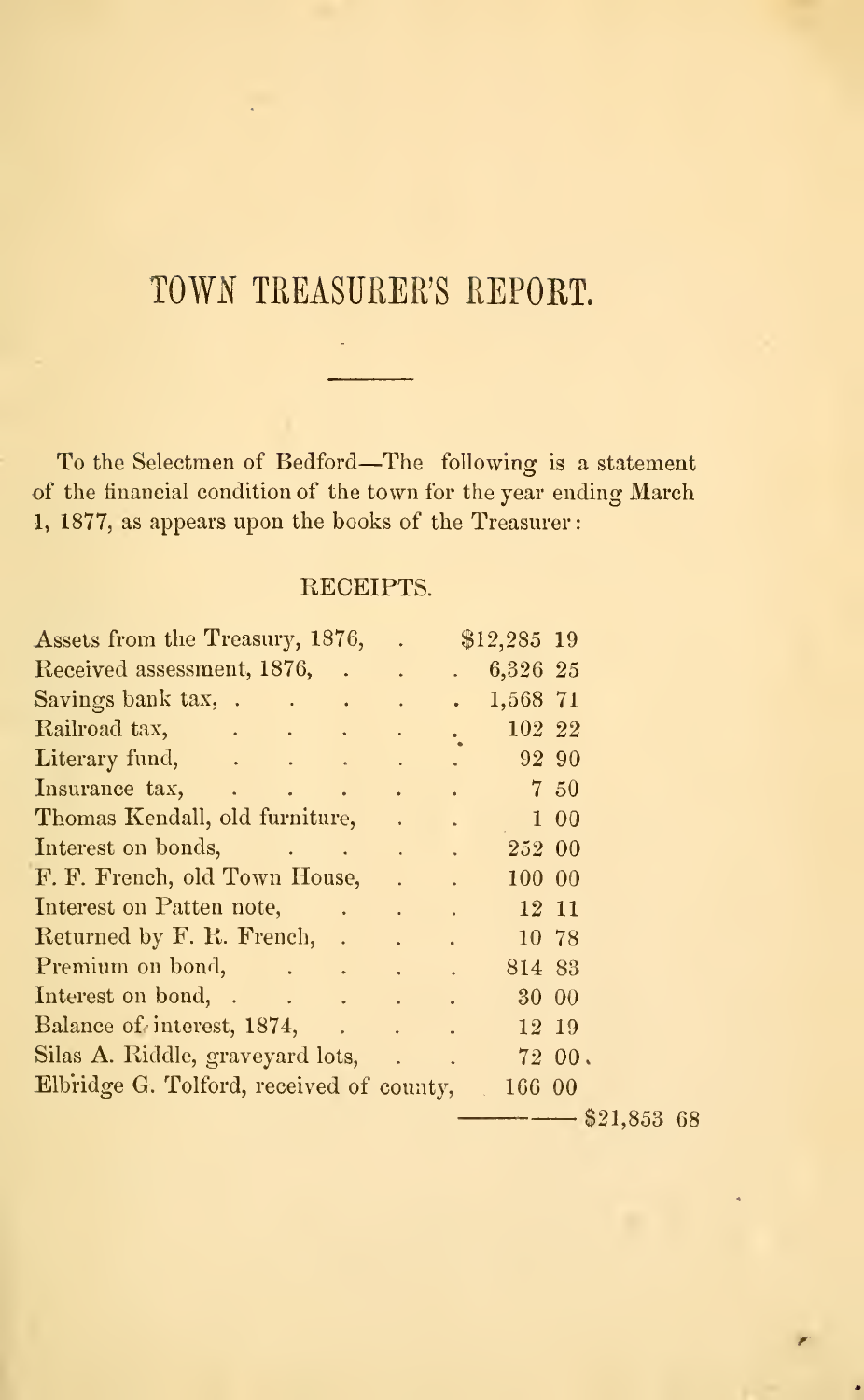## TREASURER PAID.

| Paid orders,                            |  | the contract of the contract of |                    |                       | .\$13,800 78                                                                                                                                                                                                                                                                                                                                 |             |  |
|-----------------------------------------|--|---------------------------------|--------------------|-----------------------|----------------------------------------------------------------------------------------------------------------------------------------------------------------------------------------------------------------------------------------------------------------------------------------------------------------------------------------------|-------------|--|
| State tax, 1,604 00                     |  |                                 |                    |                       |                                                                                                                                                                                                                                                                                                                                              |             |  |
| County tax,                             |  |                                 |                    |                       | 909 07<br>$\mathbf{z} = \mathbf{z} \times \mathbf{z}$                                                                                                                                                                                                                                                                                        |             |  |
| Schools in full,                        |  |                                 |                    |                       | . 1,63628                                                                                                                                                                                                                                                                                                                                    |             |  |
| State bond, .                           |  |                                 |                    |                       | $\cdots$ $\cdots$ $\cdots$ $\cdots$ $\cdots$ $\cdots$ $\cdots$ $\cdots$ $\cdots$ $\cdots$ $\cdots$ $\cdots$ $\cdots$ $\cdots$ $\cdots$ $\cdots$ $\cdots$ $\cdots$ $\cdots$ $\cdots$ $\cdots$ $\cdots$ $\cdots$ $\cdots$ $\cdots$ $\cdots$ $\cdots$ $\cdots$ $\cdots$ $\cdots$ $\cdots$ $\cdots$ $\cdots$ $\cdots$ $\cdots$ $\cdots$ $\cdots$ |             |  |
| Due from Collector,                     |  |                                 |                    |                       | 1,871 37                                                                                                                                                                                                                                                                                                                                     |             |  |
| School money of 1875,                   |  |                                 |                    | $\ddot{\phantom{0}}$  |                                                                                                                                                                                                                                                                                                                                              | 66 14       |  |
| Old orders,                             |  |                                 |                    |                       | 286 83                                                                                                                                                                                                                                                                                                                                       |             |  |
| $\operatorname{Cash}$ on hand, $\cdots$ |  |                                 | $\Delta \sim 10^4$ | <b>Alberta Street</b> | 679 21                                                                                                                                                                                                                                                                                                                                       |             |  |
|                                         |  |                                 |                    |                       |                                                                                                                                                                                                                                                                                                                                              | \$21,853 68 |  |

All of which is respectfully submitted,

OLIVER L. KENDALL,

Treasurer.

BEDFORD, March 1, 1877.

## INCIDENTAL EXPENSES.

| Clinton French, services as Selectman,                                                                                                                                     | \$136 50 |           |
|----------------------------------------------------------------------------------------------------------------------------------------------------------------------------|----------|-----------|
| Elbridge G. Tolford, services as Select-                                                                                                                                   |          |           |
| man, $\cdots$ $\cdots$                                                                                                                                                     | 132 00   |           |
| Warren G. Currier, services as Select-                                                                                                                                     |          |           |
| $\mathcal{A}^{\mathcal{A}}$ , and $\mathcal{A}^{\mathcal{A}}$ , and $\mathcal{A}^{\mathcal{A}}$ , and $\mathcal{A}^{\mathcal{A}}$ , and $\mathcal{A}^{\mathcal{A}}$<br>mam |          | 82 00     |
| Oliver L. Kendall, services as Treasurer,                                                                                                                                  | 50 00    |           |
| George W. Flint, services as Town Clerk,                                                                                                                                   | 66 56    |           |
| Elijah C. Stevens, services as Superin-                                                                                                                                    |          |           |
| tendent School Committee,                                                                                                                                                  |          | 60 00.    |
| John Hodgman, services as Collector, .                                                                                                                                     | 133 57   |           |
| George W. Goffe, services as Moderator,                                                                                                                                    |          | 500       |
| Frank Clifford, damage to sled on Vose                                                                                                                                     |          |           |
| Hill,<br>the contract of the contract of the                                                                                                                               |          | 6 00      |
| D. R. Barnard, taking care of and re                                                                                                                                       |          |           |
| pairing Town House,                                                                                                                                                        | 18 00    |           |
| Warren G. Currier, aid to transient per-                                                                                                                                   |          |           |
| sons, $\cdot$ $\cdot$ $\cdot$                                                                                                                                              |          | $2\ \ 00$ |
|                                                                                                                                                                            |          |           |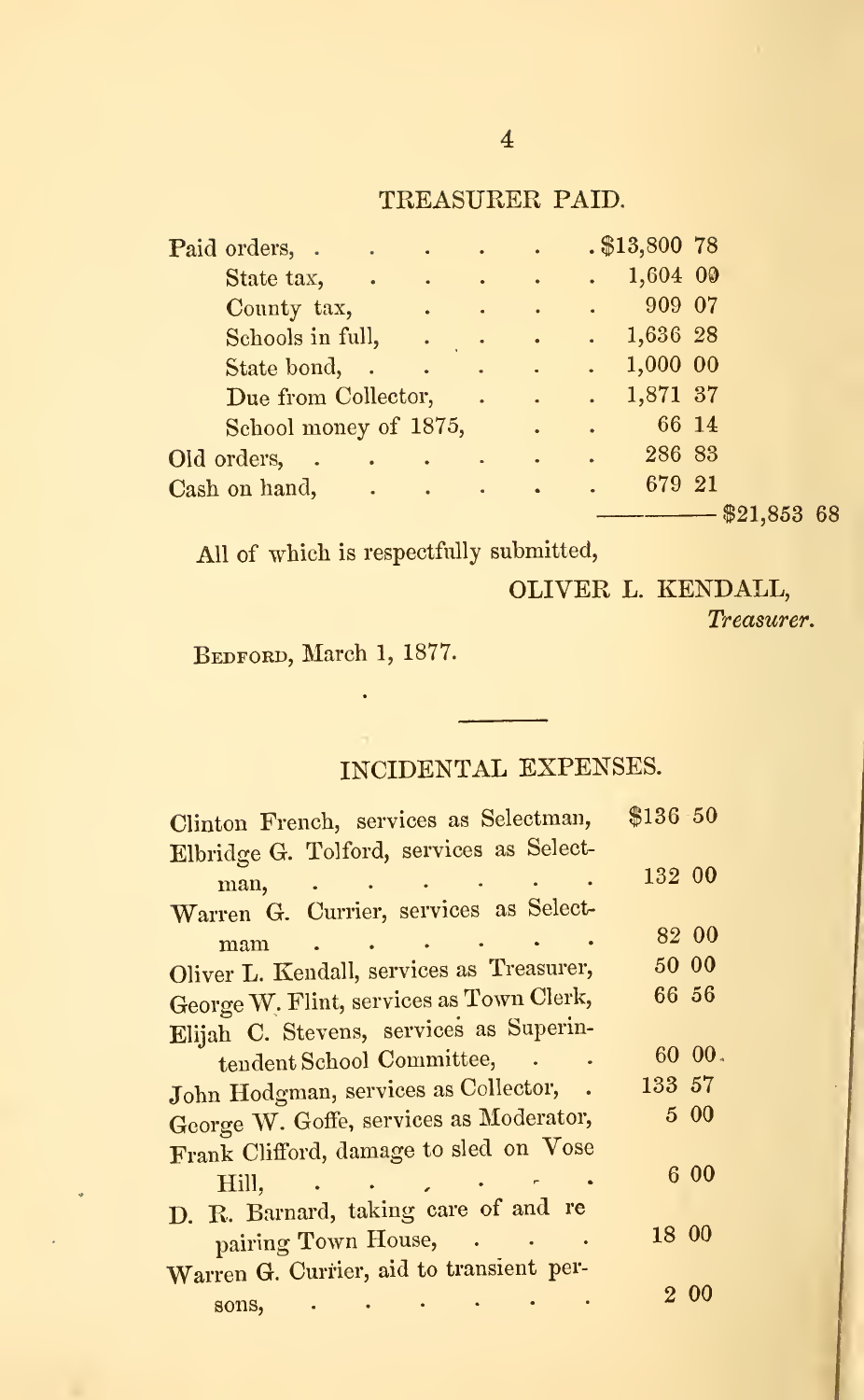$\overline{5}$ 

ä

.

ï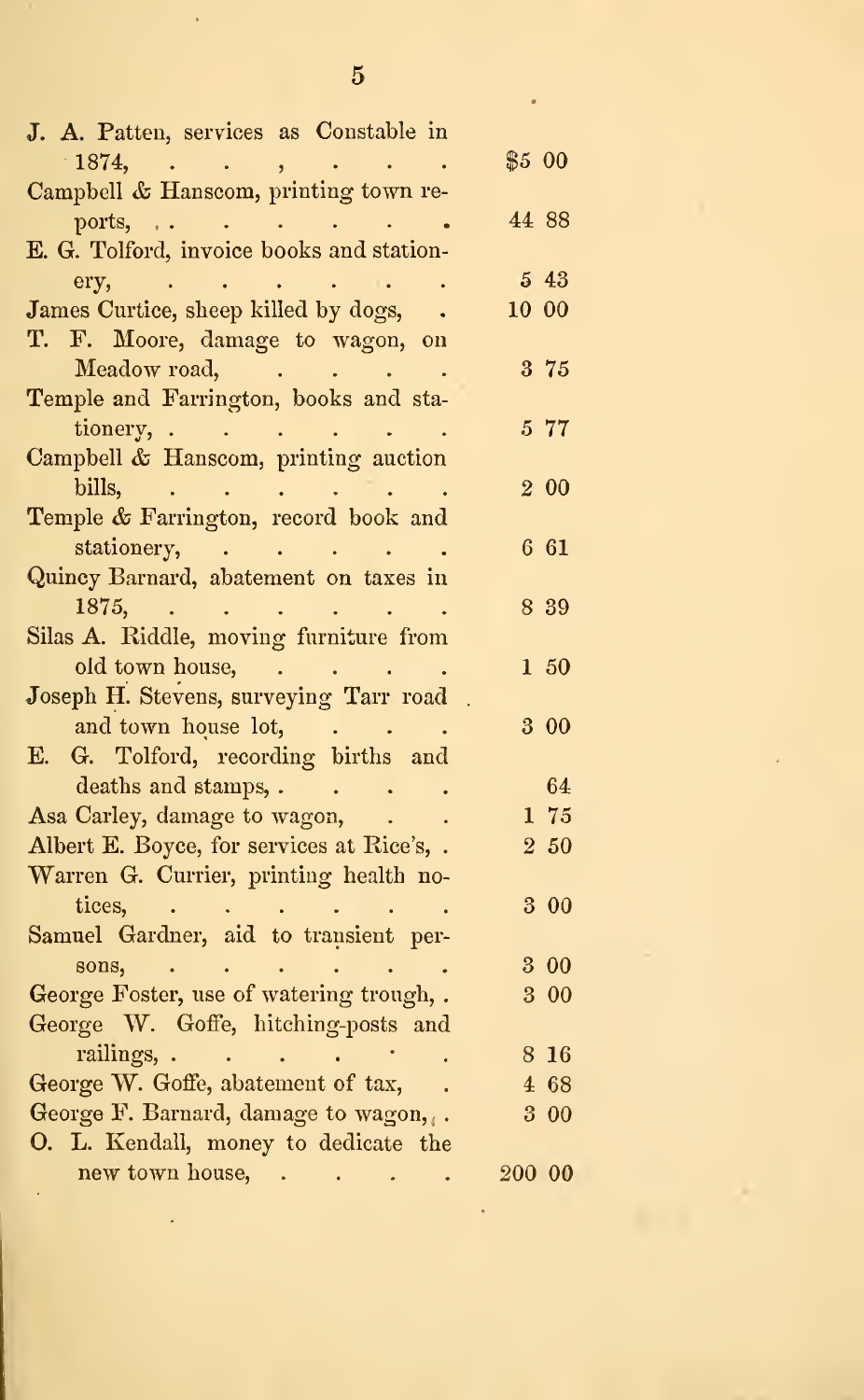| E. G. Tolford, check lists and stamps,                                                                                 |        | \$0 80 |
|------------------------------------------------------------------------------------------------------------------------|--------|--------|
| J. F. James, preambulating line between                                                                                |        |        |
| Bedford and Manchester,                                                                                                |        | 2 75   |
| Freeman R. French, for picture of old                                                                                  |        |        |
| town house, .<br>$\mathcal{L}^{\text{max}}_{\text{max}}$ and $\mathcal{L}^{\text{max}}_{\text{max}}$                   |        | 20 00  |
| George W. Goffe, services as road agt.                                                                                 |        | 10 00  |
| Sewell Stratton, abatement on tax, 1875.                                                                               |        | 2 34   |
| Gotolob Hoffman, "<br>1876,                                                                                            |        | 5 85   |
| Charles Gage, damage to trees, fence                                                                                   |        |        |
| and land,                                                                                                              |        | 10 00  |
| J. P. Bartlett, council in Rice's nuisance                                                                             |        |        |
| case,                                                                                                                  |        | 8 00   |
| Clark, Bartlett & Mills, council at road                                                                               |        |        |
| hearing on petition of John Hodg-                                                                                      |        |        |
| man and others,<br>$\mathcal{L}_{\mathbf{z}}$ and $\mathcal{L}_{\mathbf{z}}$ are the set of $\mathcal{L}_{\mathbf{z}}$ | 127 50 |        |
| E. G. Tolford, paid expenses at hearing                                                                                |        |        |
| on Hodgman road,<br><b>Contract Contract Contract Contract</b>                                                         |        | 43 55  |
| Albert E. Boyce, for removing Sophia                                                                                   |        |        |
| Campbell to the County House at                                                                                        |        |        |
| Wilton,                                                                                                                |        | 3 00   |
| E. G. Tolford, paid County Commission-                                                                                 |        |        |
| ers fees and witness fees, at hearing                                                                                  |        |        |
| on Hodgman road,<br><b>Contract Contract State</b>                                                                     | 151 14 |        |
| Wm. Walker, use of watering trough,                                                                                    | 310    |        |
| John Hodgman, discount on tax in 1876,                                                                                 | 100 86 |        |
| $\epsilon$ $\zeta$<br>abatement on tax lists<br>$\ddot{\phantom{a}}$                                                   |        |        |
| 1875 and '76,                                                                                                          |        | 18 59  |
| Temple & Farrington, stationery,.                                                                                      |        | 80     |
| A. H. Bellows, abatement on taxes from                                                                                 |        |        |
| 1870 to 1875,<br>$\mathcal{L}(\mathbf{x})$ and $\mathcal{L}(\mathbf{x})$                                               |        | 50 00  |
| Isaac C. Cutler, sheep damaged by dogs,                                                                                |        | 600    |
| Horace Townsend, abatement of poll                                                                                     |        |        |
| tax from 1872 to 1877,<br>÷.<br><b>Contractor</b>                                                                      |        | 6 91   |
| Wm. F. Conner, abatement of poll tax                                                                                   |        |        |
| from 1872 to 1877,                                                                                                     |        | 6 91   |
| Wm. Moore, services as Constable in                                                                                    |        |        |
| 1875 and 1876,<br>the contract of the contract of the                                                                  |        | 5 00   |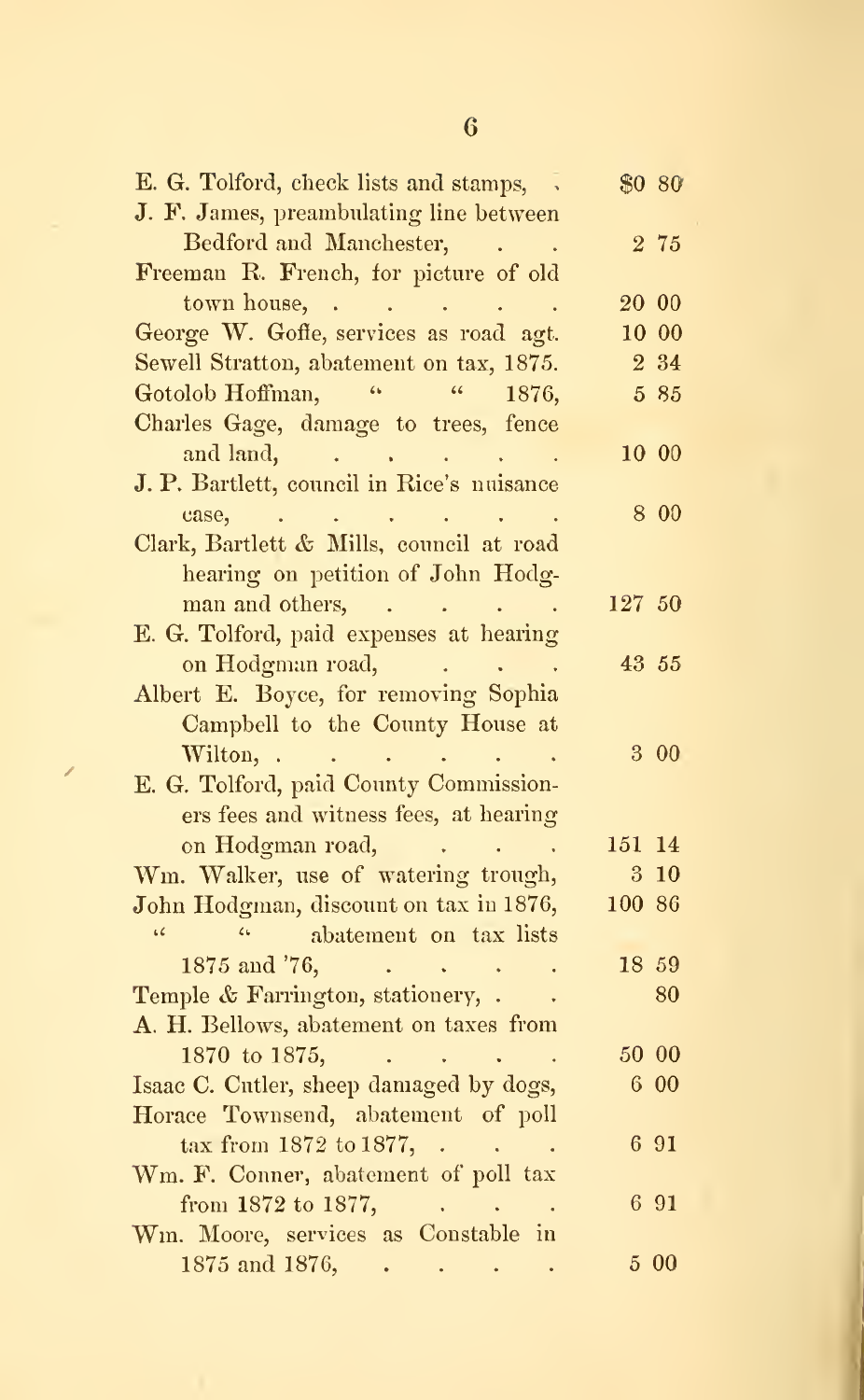| O. L. Kendall, for short credit on old or- |  |  |  |          |      |                 |  |
|--------------------------------------------|--|--|--|----------|------|-----------------|--|
| ders, $\cdots$                             |  |  |  | $$1\;45$ |      |                 |  |
| Nathaniel B. Hull, abatement of poll tax   |  |  |  |          |      |                 |  |
| $\ln 1872, \ldots$                         |  |  |  |          | 1 70 |                 |  |
|                                            |  |  |  |          |      | $- $ \$1,603 84 |  |

## HIGHWAYS AND BRIDGES.

| Solomon Manning, labor on highways in                                                                                                                                                                                          |         |                  |  |
|--------------------------------------------------------------------------------------------------------------------------------------------------------------------------------------------------------------------------------|---------|------------------|--|
| District No. 9, Alexander Alexander Alexander Alexander Alexander Alexander Alexander Alexander Alexander Alexander Alexander Alexander Alexander Alexander Alexander Alexander Alexander Alexander Alexander Alexander Alexan | \$24 50 |                  |  |
| Clinton French, labor on highways in Dis-                                                                                                                                                                                      |         |                  |  |
| trict No. 8, $\cdots$ $\cdots$ $\cdots$                                                                                                                                                                                        |         | 2 30             |  |
| George W. Goffe, plank for bridge near                                                                                                                                                                                         |         |                  |  |
| F. Hodgman's,                                                                                                                                                                                                                  | 14 00   |                  |  |
| E. G. Tolford, labor on highways and                                                                                                                                                                                           |         |                  |  |
| breaking roads,<br>the company of the company of                                                                                                                                                                               |         | 7 92             |  |
| William A. Rundlett, labor on highways-                                                                                                                                                                                        |         |                  |  |
| in District No. 4, $\cdots$                                                                                                                                                                                                    | 17 65   |                  |  |
| B. W. Nichols, breaking and repairing                                                                                                                                                                                          |         |                  |  |
| highways, $1875$ ,                                                                                                                                                                                                             |         | $4\overline{50}$ |  |
| E. G. Tolford, breaking and repairing                                                                                                                                                                                          |         |                  |  |
| highways in District No. 8,                                                                                                                                                                                                    | 56 20   |                  |  |
| Milton N. Flint, labor on highways in                                                                                                                                                                                          |         |                  |  |
| District No. 11,                                                                                                                                                                                                               | 16 70   |                  |  |
| J. C. Singer, breaking roads,                                                                                                                                                                                                  |         | 1 40             |  |
| Sanford Roby, labor on highway in Dis-                                                                                                                                                                                         |         |                  |  |
| $\text{trict No. 10, } \quad . \quad . \quad .$                                                                                                                                                                                |         | 700              |  |
| H. T. Barnard, labor on highway in Dis-                                                                                                                                                                                        |         |                  |  |
| trict No. 1, $\cdots$ $\cdots$                                                                                                                                                                                                 | 40 80   |                  |  |
| Wm. A. Rundlett, labor on highway in                                                                                                                                                                                           |         |                  |  |
| District No. 4,                                                                                                                                                                                                                | 45 23   |                  |  |
| Orin P. Fracheur, labor on highway in                                                                                                                                                                                          |         |                  |  |
| District No. 3,                                                                                                                                                                                                                | 25 85   |                  |  |
| Isaac P. Hodgman, labor on highway in                                                                                                                                                                                          |         |                  |  |
| District No. 5,                                                                                                                                                                                                                | 20 00   |                  |  |
| E. G. Tolford, lobor on Daggett road, .                                                                                                                                                                                        | 120 00  |                  |  |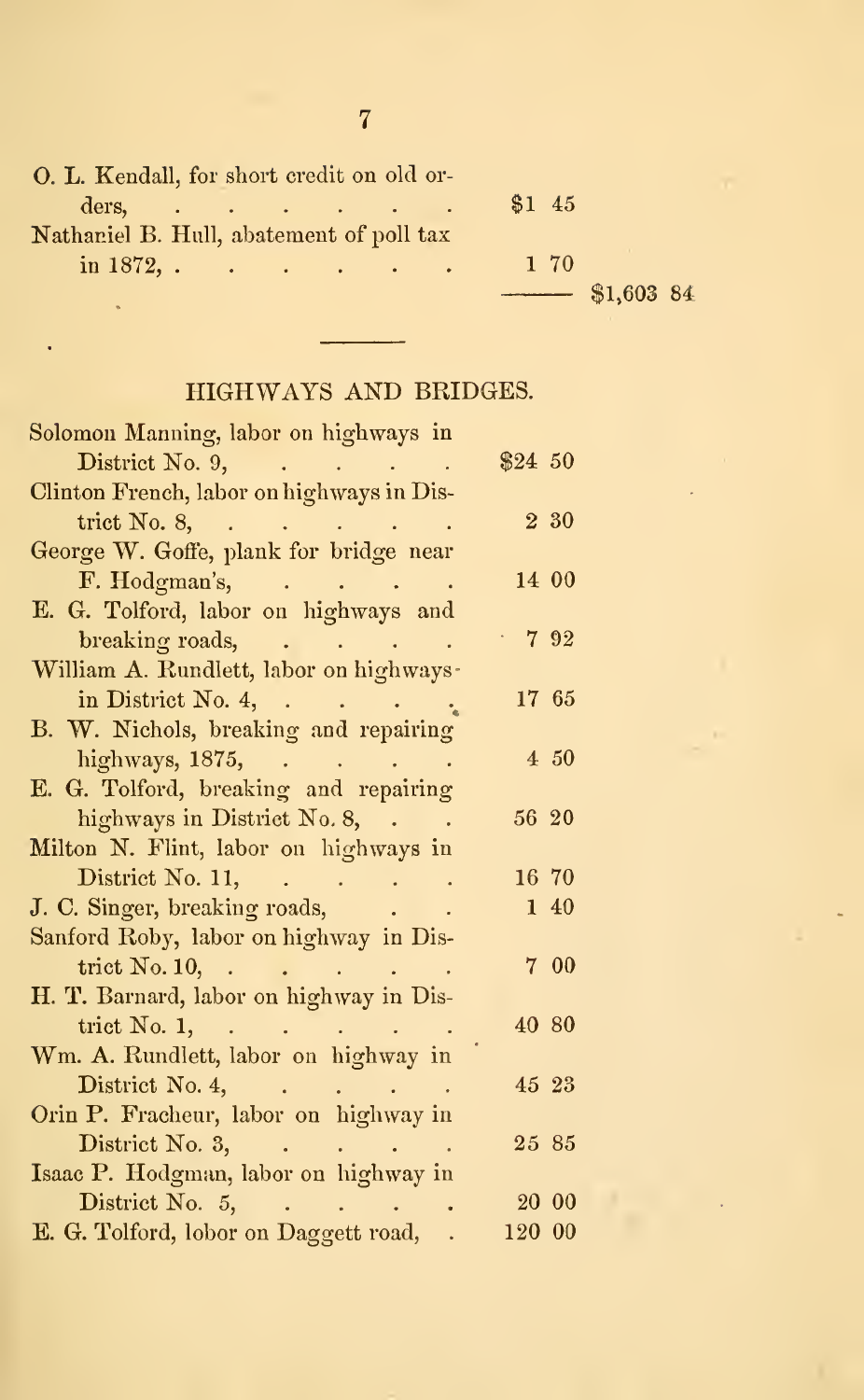| Wm. Cada, labor on County road,                                                                                                                                   | \$3727 |       |  |  |
|-------------------------------------------------------------------------------------------------------------------------------------------------------------------|--------|-------|--|--|
| Seth P. Campbell, jr., labor on highways                                                                                                                          |        |       |  |  |
| in District No. 30,<br>$\mathcal{L}^{\mathcal{L}}(\mathbb{R}^{d})$ , and $\mathcal{L}^{\mathcal{L}}(\mathbb{R}^{d})$ , and                                        | 12 45  |       |  |  |
| F. F. French, labor on highways in Dis-                                                                                                                           |        |       |  |  |
| trict No. 4, $\cdots$ $\cdots$                                                                                                                                    | 129 60 |       |  |  |
| Albert E. Boyce, labor on highways in                                                                                                                             |        |       |  |  |
| District No. 27,<br>$\mathbf{u}^{\prime}$ , $\mathbf{u}^{\prime}$ , $\mathbf{u}^{\prime}$ , $\mathbf{u}^{\prime}$ , $\mathbf{u}^{\prime}$ , $\mathbf{u}^{\prime}$ |        | 61 44 |  |  |
| Wm. H. Tarr, labor on highways in Dis-                                                                                                                            |        |       |  |  |
| trict No. 19, $\blacksquare$<br>and a series of the series of                                                                                                     | 32 67  |       |  |  |
| John Hodgman, highway tax worked out,                                                                                                                             | 119 40 |       |  |  |
| David Stevens, labor on highways in Dis-                                                                                                                          |        |       |  |  |
| trict No. 21, $\ldots$<br>and a strong state of the state                                                                                                         |        | 60 20 |  |  |
| Wm. Cada, labor on highways in District                                                                                                                           |        |       |  |  |
| $\rm No. 26, \ldots$                                                                                                                                              |        | 16 40 |  |  |
| F. F. French, labor on highways in Dis                                                                                                                            |        |       |  |  |
| trict No. $4,$<br>$\mathcal{L}^{\mathcal{L}}$                                                                                                                     | 101 15 |       |  |  |
| George W. Goffe, bridge plank, .                                                                                                                                  |        | 7 00  |  |  |
| John Hodgman, highway tax worked                                                                                                                                  |        |       |  |  |
| out,<br>and the state of the state of the                                                                                                                         | 147 84 |       |  |  |
| John Hodgman, highway tax worked                                                                                                                                  |        |       |  |  |
| out,<br>$\mathbf{A}$ and $\mathbf{A}$ are the set of the set of the $\mathbf{A}$                                                                                  | 48 20  |       |  |  |
| George W. Goffe, highway tax worked                                                                                                                               |        |       |  |  |
| out,<br>$\mathcal{L}^{\mathcal{L}}(\mathbf{z})$ and $\mathcal{L}^{\mathcal{L}}(\mathbf{z})$ . The contribution of<br>and the contract of the contract of          | 87 44  |       |  |  |
| Thomas J. Wiggin, labor on highway, .                                                                                                                             | 61 93  |       |  |  |
| $\zeta\,\zeta$<br>John W. Peabody,                                                                                                                                | 4 13   |       |  |  |
| 66<br>$\frac{16}{10}$ 1874,<br>Alfred Dunlap,                                                                                                                     | 49 35  |       |  |  |
| $\zeta\,\zeta$<br>Albert E. Boyce,<br>" in 1876,                                                                                                                  | 39 17  |       |  |  |
| 66 <sup>2</sup><br>$\epsilon$<br>$\zeta\,\zeta$<br>Justin E. Vose,                                                                                                | 10 60  |       |  |  |
| Thomas J. Wiggin, building culvert on                                                                                                                             |        |       |  |  |
| River road,<br>$\mathbf{e}^{(i)}$ and $\mathbf{e}^{(i)}$ and $\mathbf{e}^{(i)}$                                                                                   | 13 00  |       |  |  |
| Wm. P. Worthley, building over culvert                                                                                                                            |        |       |  |  |
| in his district,<br>$\mathcal{A}=\{a,b,c,d\}$                                                                                                                     | 22 75  |       |  |  |
| H. J. Plummer, labor on and breaking                                                                                                                              |        |       |  |  |
| roads,                                                                                                                                                            | 21 40  |       |  |  |
| John Hodgman, highway tax worked out,                                                                                                                             | 50 15  |       |  |  |
| $\pmb{\zeta}$<br>66                                                                                                                                               | 455 05 |       |  |  |
| $\zeta \zeta$<br>$\zeta$ $\zeta$<br>66                                                                                                                            | 201 64 |       |  |  |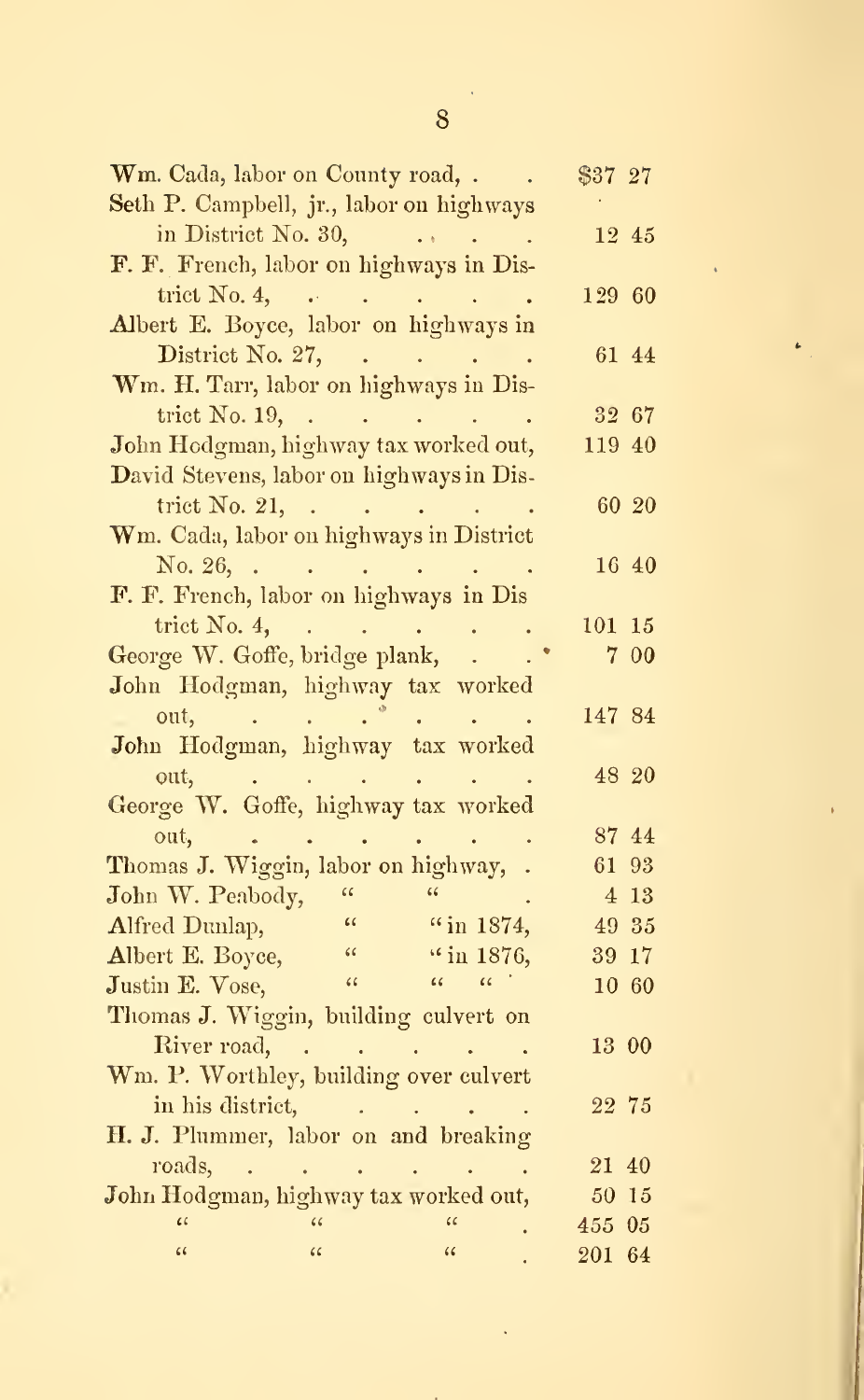| John Kinson, labor on and breaking roads,<br>S. C. Damon, plank for bridge in Fred- | \$601        |
|-------------------------------------------------------------------------------------|--------------|
| erick F. French's district,                                                         | 2 82         |
|                                                                                     | $-82,203$ 11 |

## BREAKING ROADS.

| Asa Carley, breaking roads in 1876,    |                          |              |    | \$4 35       |                 |
|----------------------------------------|--------------------------|--------------|----|--------------|-----------------|
| E. J. Campbell,<br>$\epsilon$          |                          | " 1875,      |    |              | 6 75            |
| Henry T. Barnard,<br>$\epsilon$        |                          | " 1876,      |    |              | 1 25            |
| Orrin Webber,<br>$\epsilon$            | $\overline{\mathcal{L}}$ | $\sqrt{6}$   |    |              | 96              |
| Wm. U. Gage,<br>$\epsilon$             | in 1874–5,               |              |    |              | 5 00            |
| E. G. Tolford,<br>66                   | in 1876-7,               |              |    |              | 8 25            |
| Wm. U. Gage, breaking roads in Cada    |                          |              |    |              |                 |
| and Stevens districts,                 |                          |              |    |              | 15 50           |
| Wm. H. Tarr, breaking roads in 1876-7, |                          |              |    |              | 38 38           |
| George H. Wiggin,                      | $\epsilon$               | $\epsilon$   |    |              | 42 11           |
| Albert E. Boyce,                       | $\epsilon$               | 66           |    |              | 40 00           |
| George W. Goffe,                       | 66                       | $\epsilon$   |    |              | 32 55           |
| Reuben Bugbee,                         | $\epsilon$               | 66           |    | $-2400$      |                 |
| Milton W. Spencer,                     | 66                       | $\epsilon$   |    | 35 31        |                 |
| Frank S. Dearborn,                     | $\epsilon$               | 66           |    |              | 15 00           |
| Wm. Cada,                              | $\epsilon$               | 66           |    |              | 36 72           |
| F. F. French,                          | $\epsilon$               | $\epsilon$   |    |              | 45 68           |
| Lucinda Jones,                         | $\sqrt{2}$               | 66           |    |              | 8 50            |
| George F. Gage,                        | $\epsilon$               | 66           |    |              | 48 60           |
| Seth P. Campbell, jr.,                 | $\epsilon$               | $\epsilon$   |    |              | 8 45            |
| E. J. Campbell,                        | $\epsilon$               | 66           |    |              | 7 25            |
| Paul T. Campbell,                      | $\epsilon$               | 66           |    |              | 32 40           |
| Abner L. Hadley,                       | $\epsilon$               | 66           |    | 12           | 15              |
| Benjamin H. Smith,                     | 66                       | $\zeta\zeta$ | J. |              | 43 88           |
| Stillman A. Shepard,                   | $\epsilon$               | 66           |    | 35 85        |                 |
| George S. Campbell,                    | $\epsilon$               | 66           |    | $\mathbf{3}$ | $\overline{00}$ |
| Edwin Dunlap,                          | $\epsilon$               | 66           |    | 36           | 28              |
| Thomas J. Wiggin,                      | $\epsilon$               | $\epsilon$   |    | 29 29        |                 |
| B. W. Nichols,                         | $\epsilon$               | 66           |    | 32 16        |                 |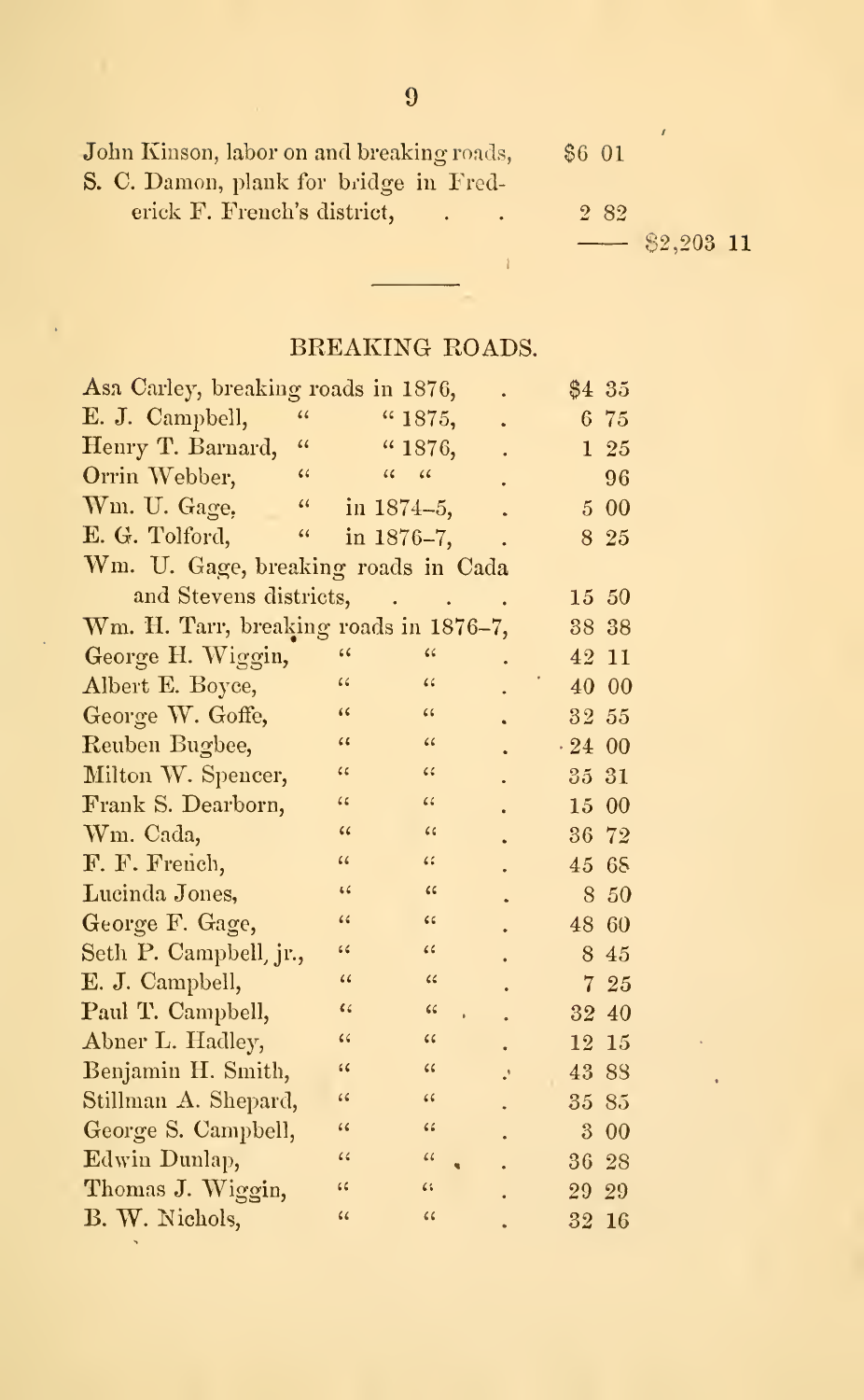|           |               |   | \$22 80                                     |                  |
|-----------|---------------|---|---------------------------------------------|------------------|
| 66        | 66            |   | 33 00                                       |                  |
| 66        | 66            |   | 12 10                                       |                  |
| 66        | 66            |   |                                             | 25 05            |
| 66        | $\zeta$       |   |                                             | 2 40             |
| 66        | 66            | ÷ |                                             | $9\,50$          |
| 66        | 66            |   |                                             | 8 0 0            |
| 66        | 66            |   | 74 93                                       |                  |
| $\cdot$ 6 | 66            |   |                                             | $4\overline{50}$ |
| 66        | 66            |   |                                             | 21 29            |
| 66        | 66            |   |                                             | 14 10            |
| 66        | $\zeta \zeta$ |   | 47 90                                       |                  |
| 66        | 66            |   | 51 00                                       |                  |
|           |               |   | J S. McNeill's estate, break'g roads, '76-7 |                  |

\$976 19

NEW ROADS.

| Stillman Parkhurst, land damage on       |         |          |
|------------------------------------------|---------|----------|
| Wm. A. Flint road, built in 1875,.       | \$22500 |          |
| Warren G. Currier, money to pay land     |         |          |
| damage on Wm. H. Tarr road, 1876,        | 380 00  |          |
| E. G. Tolford, for building Tarr road, . | 400 00  |          |
|                                          |         | \$780 00 |

## NEW TOWN HOUSE.

| E. G. Tolford, advertising for proposals    |          |        |
|---------------------------------------------|----------|--------|
| for building new Town House, .              |          | \$4 50 |
| Oliver L. Kendall, paid for new Town        |          |        |
| House, $\cdots$ $\cdots$ $\cdots$           | 6,699 50 |        |
| George W. Goffe, services as Connuittee     |          |        |
| on new Town House,                          |          | 55 00  |
| Henry T. Barnard, services as Commit-       |          |        |
| tee on new Town House,<br><b>Contractor</b> | 55 00    |        |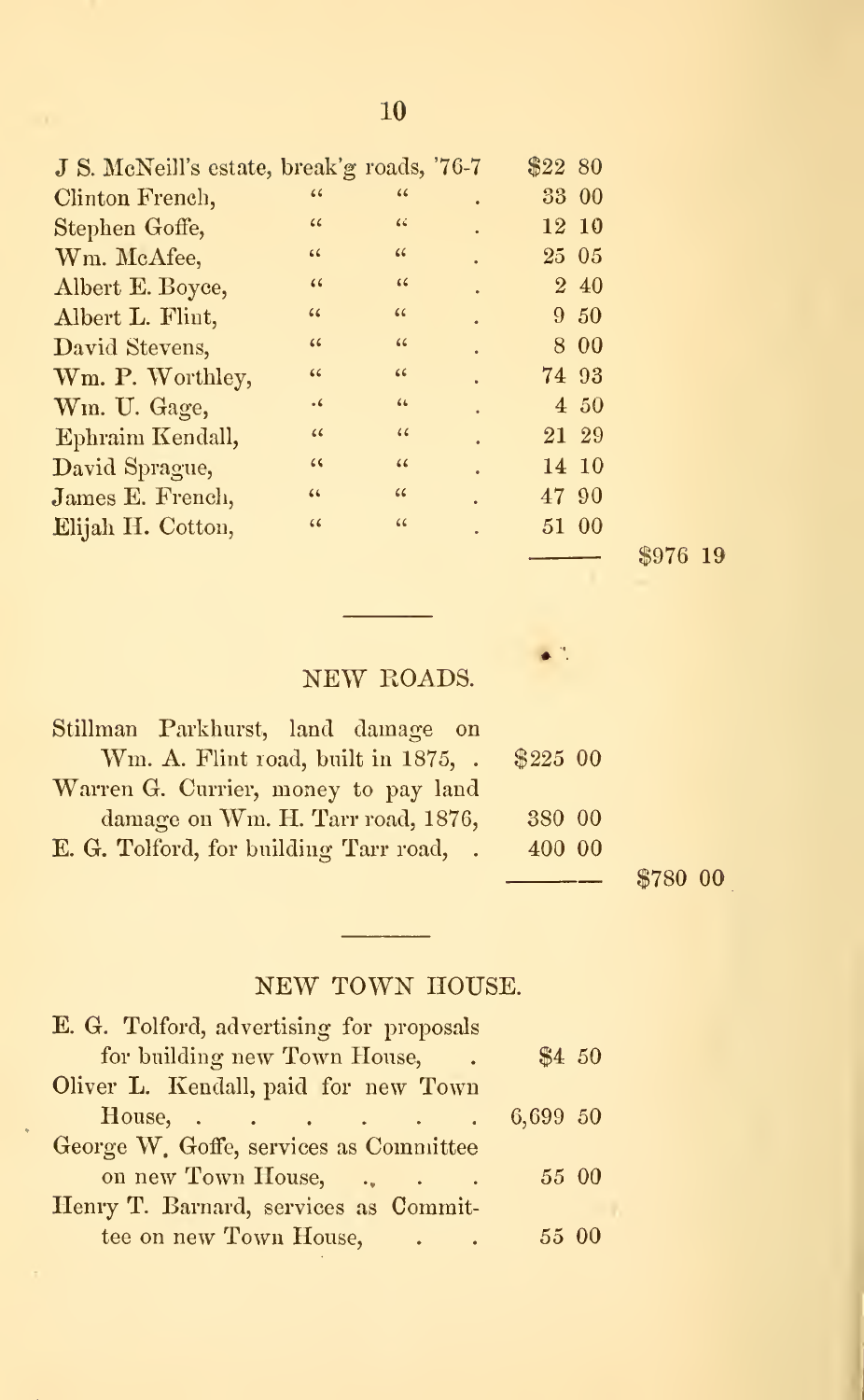| Rodney M. Rollins, services as Commit-        |        |                |
|-----------------------------------------------|--------|----------------|
| tee on new Town House,                        | \$5500 |                |
| O. L. Kendall, for insuring new Town          |        |                |
| House, $\cdots$ $\cdots$ $\cdots$             | 50 00  |                |
| Henry T. Barnard, settees for new Town        |        |                |
|                                               | 677 42 |                |
| George W. Goffe, for stoves; trim-            |        |                |
| mings, &c., for new Town House, $\,$ . 171 48 |        |                |
| Thomas F. Kendall, blacksmith work on         |        |                |
| new Town House,                               | 3 93   |                |
|                                               |        | $-$ \$7,771 83 |

# SUPPORT OF THE POOR.

| Wm. Cada, support of Mrs. Butler to         |        |  |
|---------------------------------------------|--------|--|
| April 1, 1876,                              | \$1500 |  |
| Wm. Cada, funeral expenses of Miss          |        |  |
| Drew's child,                               | 10 00  |  |
| J. G. Warner, goods furnished Mrs. G.       |        |  |
| H. Witherspoon,                             | 12 30  |  |
| M. A. Farnum, aid furnished Mrs. G.         |        |  |
| H. Witherspoon,                             | 10 00  |  |
| Wm. Cada, support of Mrs. But-              |        |  |
| $\ell$ ler from April 1 to June 1, $\ldots$ | 12 00  |  |
| Jesse Witherspoon, aid furnished Mrs.       |        |  |
| G. H. Witherspoon,                          | 12 00  |  |
| Wm. Cada, support of Mrs. Butler, from      |        |  |
| June 1 to Sept, 1, $\ldots$ .               | 18 00  |  |
| Wm. Cady, support of Mrs. Butler, from      |        |  |
| Sept. 1 to Dec. 1, $\ldots$ .               | 18 00  |  |
| Wm. Cada, support of Mrs. Butler, from      |        |  |
| Dec. 1 to Jan. 1, $\ldots$                  | 16 00  |  |
| Wm. Cada, support of Mrs. Butler from       |        |  |
| Jan. 1 to March 1, $\ldots$                 | 12 00  |  |

x

 $\sim$   $\alpha$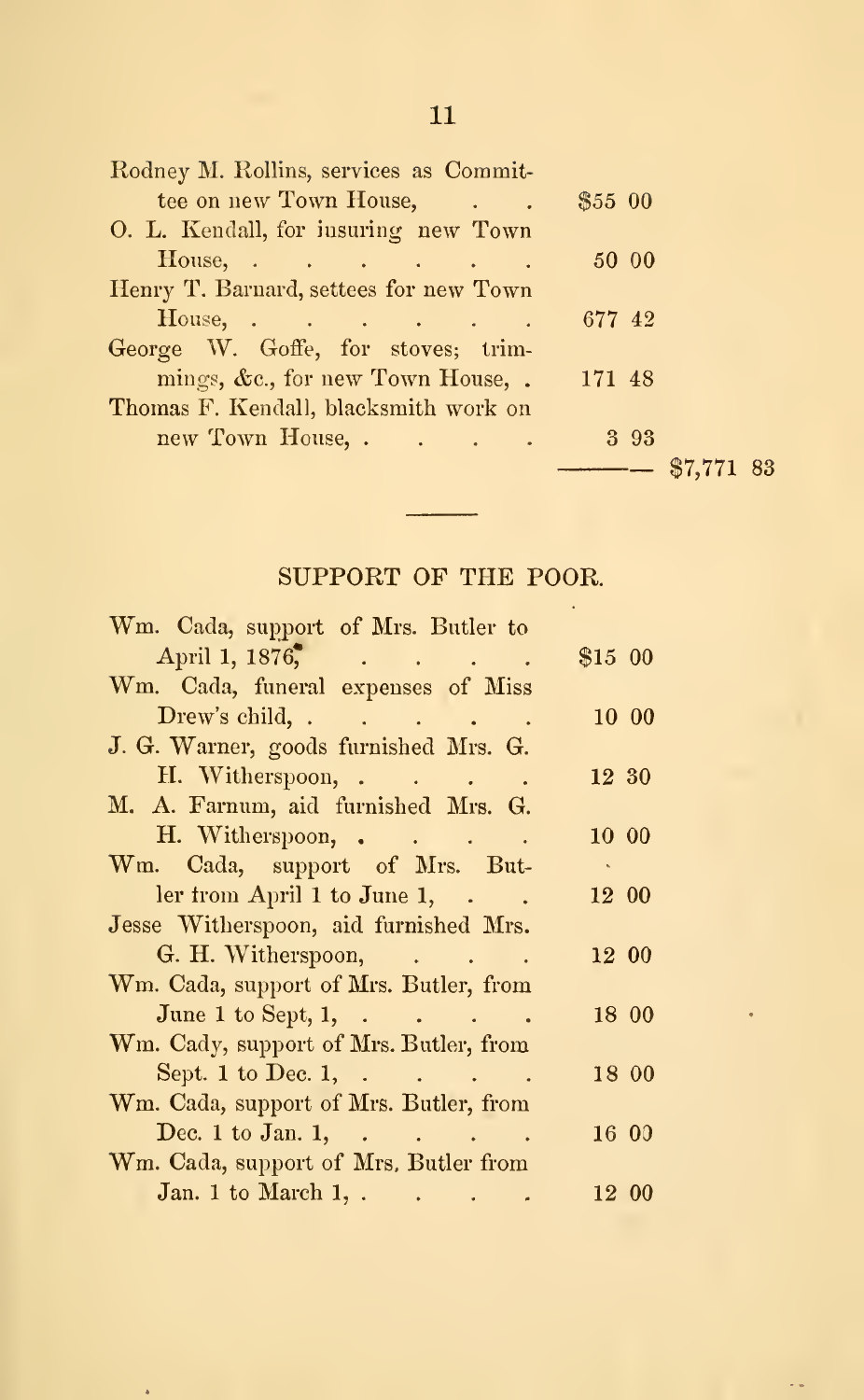| James T. Kendall, groceries furnished     |         |          |
|-------------------------------------------|---------|----------|
| Wm. H. Brown,                             | \$14 81 |          |
| James French, support of Betsey and       |         |          |
| Abby Bursiel to Feb. 1,.                  | 160 20  |          |
|                                           |         | \$310 31 |
| Received of county, for support of Betsey |         |          |
| and Abby Bursiel, to Jan. 1, 1877, .      | 156 00  |          |
| Funeral expenses of Sophia Drew's child,  | 10 00   |          |
| Due from county to March 1, 1877,         | 20 50   |          |
| " town of Mount Vernon,                   | 14 81   |          |
|                                           |         | \$201 31 |
| Leaving, expended by town,                |         | \$109 00 |

### MONEY ASSESSMENT.

Amount of money assessed upon the polls and ratable estates of residents and non-residents, in the town of Bedford, for the year 1876:

| State tax, .  |                      | $\bullet$            | $\mathbf{a} = \mathbf{0}$               |                           | <b>All Contracts</b>      |                      | $. \$1,604$ 00 |      |         |    |
|---------------|----------------------|----------------------|-----------------------------------------|---------------------------|---------------------------|----------------------|----------------|------|---------|----|
| County tax,   |                      | $\sim$               |                                         | $\mathbf{v}$              | $\sim$                    | ÷.                   | 909 07         |      |         |    |
| Highway tax,  |                      | $\sim$               | $\mathbf{a}$ .                          | $\overline{\phantom{a}}$  | $\sim 10$                 | $\bullet$            | 2,000 00       |      |         |    |
| Town tax, .   |                      | $\ddot{\phantom{a}}$ | ÷.                                      | $\ddot{\phantom{0}}$      | $\mathbf{z} = \mathbf{0}$ | $\ddot{\phantom{a}}$ |                | 1 00 |         |    |
| Daggett road, |                      | ٠.                   | ٠.                                      | $\mathbf{L}^{\text{max}}$ | $\ddot{\phantom{a}}$      |                      | 100 00         |      |         |    |
| School,       | $\ddot{\phantom{0}}$ | $\sim$               | $\bullet$ .<br><br><br><br><br><br><br> | <b>CALCULATION</b>        |                           | $\ddot{\phantom{0}}$ | 1,403 50       |      |         |    |
| $\log \tan$ , | $\ddot{\phantom{a}}$ | $\mathbf{q} = 0$     | $\bullet$                               | $\Delta \sim 10^{-11}$    |                           | $\bullet$            | 131 00         |      |         |    |
| Percentage,   |                      | $\ddot{\phantom{0}}$ | <b>Contractor</b>                       | <b>Carl Corp.</b>         | $\sim 10^{-11}$           | $\ddot{\phantom{0}}$ | 177 68         |      |         |    |
|               |                      |                      |                                         |                           |                           |                      |                |      | \$6,326 | 25 |

## PROPORTION OF SCHOOL MONEY.

| District No. 1, \$227 26 |                 |  |  |                        |  |
|--------------------------|-----------------|--|--|------------------------|--|
|                          |                 |  |  | No. 2, 179 43          |  |
|                          |                 |  |  | No. 3, $\ldots$ 139 82 |  |
|                          | No. 4, $\cdots$ |  |  | 220 67                 |  |
|                          |                 |  |  | No. 5, 116 30          |  |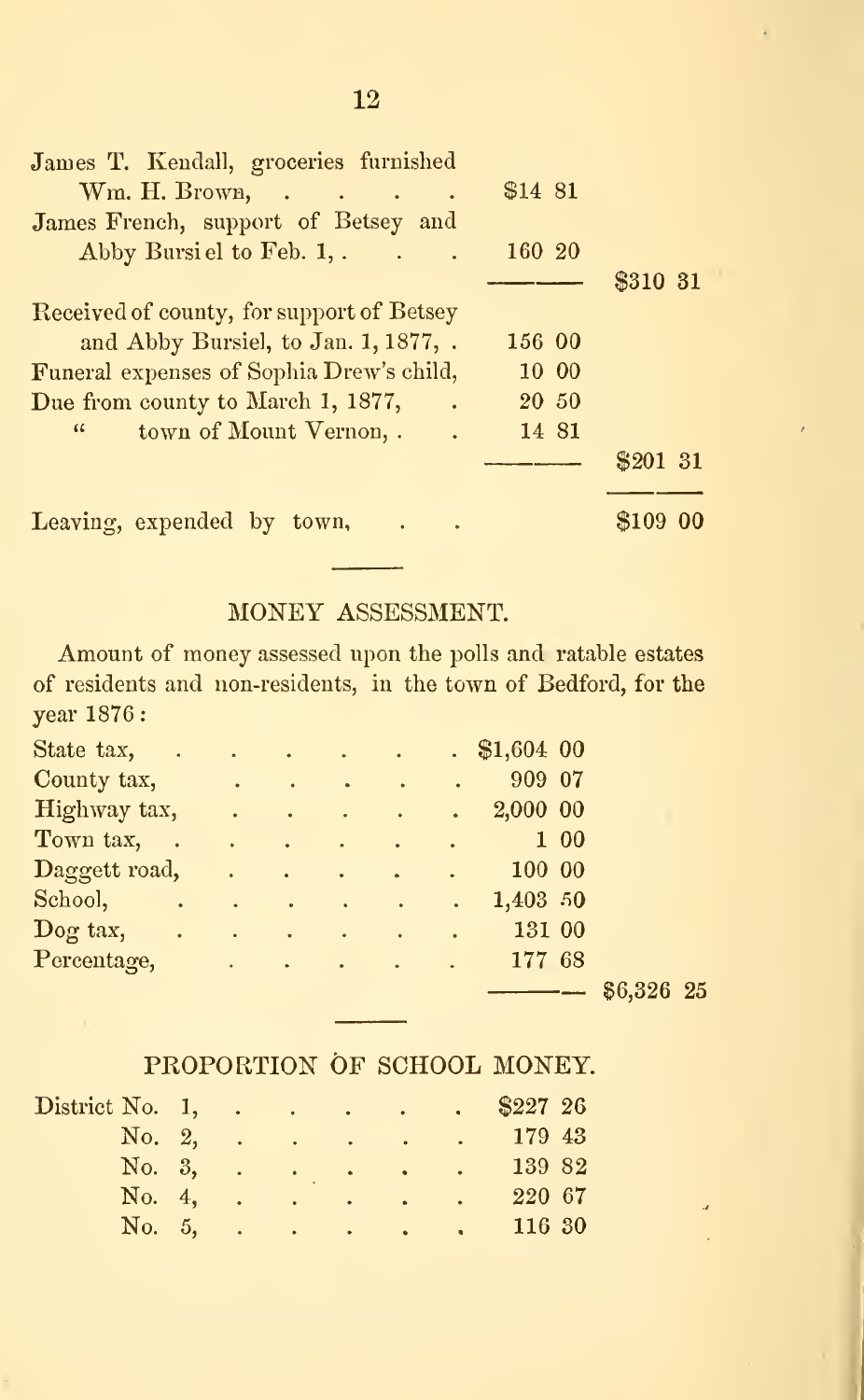| District No. $6,$                    |            |  |                                   | $\cdots$ $\cdots$ $\cdots$ $\qquad \qquad$ \$150 29       |         |
|--------------------------------------|------------|--|-----------------------------------|-----------------------------------------------------------|---------|
| No. 7,                               | $\sim 100$ |  |                                   | $\cdots$ $\cdots$ $\cdots$ $\cdots$ $\frac{154}{82}$      |         |
| No. $8, \ldots$                      |            |  |                                   | $\sim$ $\sim$ $\sim$ $\sim$ $\sim$ $\sim$ $14433$         |         |
| $\mathrm{No.} \quad 9, \quad \ldots$ |            |  | the contract of the contract of   | 125 70                                                    |         |
| $\mathrm{No.}\;10,$                  | $\sim 100$ |  | and the state of the state of the | $54\,31$                                                  |         |
| $\text{No. } 11, \ldots$             |            |  |                                   | $\sim$ $\sim$ $\sim$ $\sim$ $\sim$ $\sim$ $\sim$ $73\,35$ |         |
|                                      |            |  |                                   |                                                           | \$1,636 |

TOTAL AMOUNT OF ORDERS DRAWN SINCE MARCH 1, 1876.

| Incidental expenses, .                   |                      |        | <b>Allen Commercial Commercial Commercial Commercial Commercial Commercial Commercial Commercial Commercial Commercial Commercial Commercial Commercial Commercial Commercial Commercial Commercial Commercial Commercial Commer</b> | $\bullet$ .<br><br><br><br><br><br><br><br><br><br><br><br> | $. \$1,603$ 84   |                            |  |
|------------------------------------------|----------------------|--------|--------------------------------------------------------------------------------------------------------------------------------------------------------------------------------------------------------------------------------------|-------------------------------------------------------------|------------------|----------------------------|--|
| Highways and bridges,                    |                      |        |                                                                                                                                                                                                                                      |                                                             | $. \t2,203 \t11$ |                            |  |
| Breaking roads,                          |                      |        | <b>Carl Carl Corporation</b>                                                                                                                                                                                                         |                                                             | . 97619          |                            |  |
| New roads,                               | <b>All Contracts</b> |        | <b>Carl Corp.</b>                                                                                                                                                                                                                    | $\blacksquare$                                              | 780 00           |                            |  |
| Stillman Parkhurst, land damage of 1875, |                      |        |                                                                                                                                                                                                                                      |                                                             | 225 00           |                            |  |
| New Town House,                          |                      | $\sim$ | <b>Contract Contract</b>                                                                                                                                                                                                             |                                                             | $.7,771$ 83      |                            |  |
| Support of poor,                         |                      |        |                                                                                                                                                                                                                                      |                                                             | 310 31           |                            |  |
|                                          |                      |        |                                                                                                                                                                                                                                      |                                                             |                  | $\frac{\ }{2}$ \$13,870 28 |  |

### MONEY PAID WITHOUT ORDERS.

| State tax,                                  |  |  |  | $.$ \$1,604 00     |          |  |
|---------------------------------------------|--|--|--|--------------------|----------|--|
| County tax, $\cdot \cdot \cdot \cdot \cdot$ |  |  |  | 709 07             |          |  |
| School money in full, 1,636 28              |  |  |  |                    |          |  |
| Balance of school money of 1875,.           |  |  |  | $\therefore$ 66 14 |          |  |
|                                             |  |  |  |                    | \$491549 |  |

 $\mathcal{C}$ 

\$18,085 77

28

The whole amount of assets from the

|                                   |  |  |  | Treasurer's report, Treasurer's report, |                         |  |
|-----------------------------------|--|--|--|-----------------------------------------|-------------------------|--|
| Deduct money paid out to March 1, |  |  |  |                                         |                         |  |
|                                   |  |  |  |                                         |                         |  |
|                                   |  |  |  |                                         | $\frac{1}{1}$ \$3767 91 |  |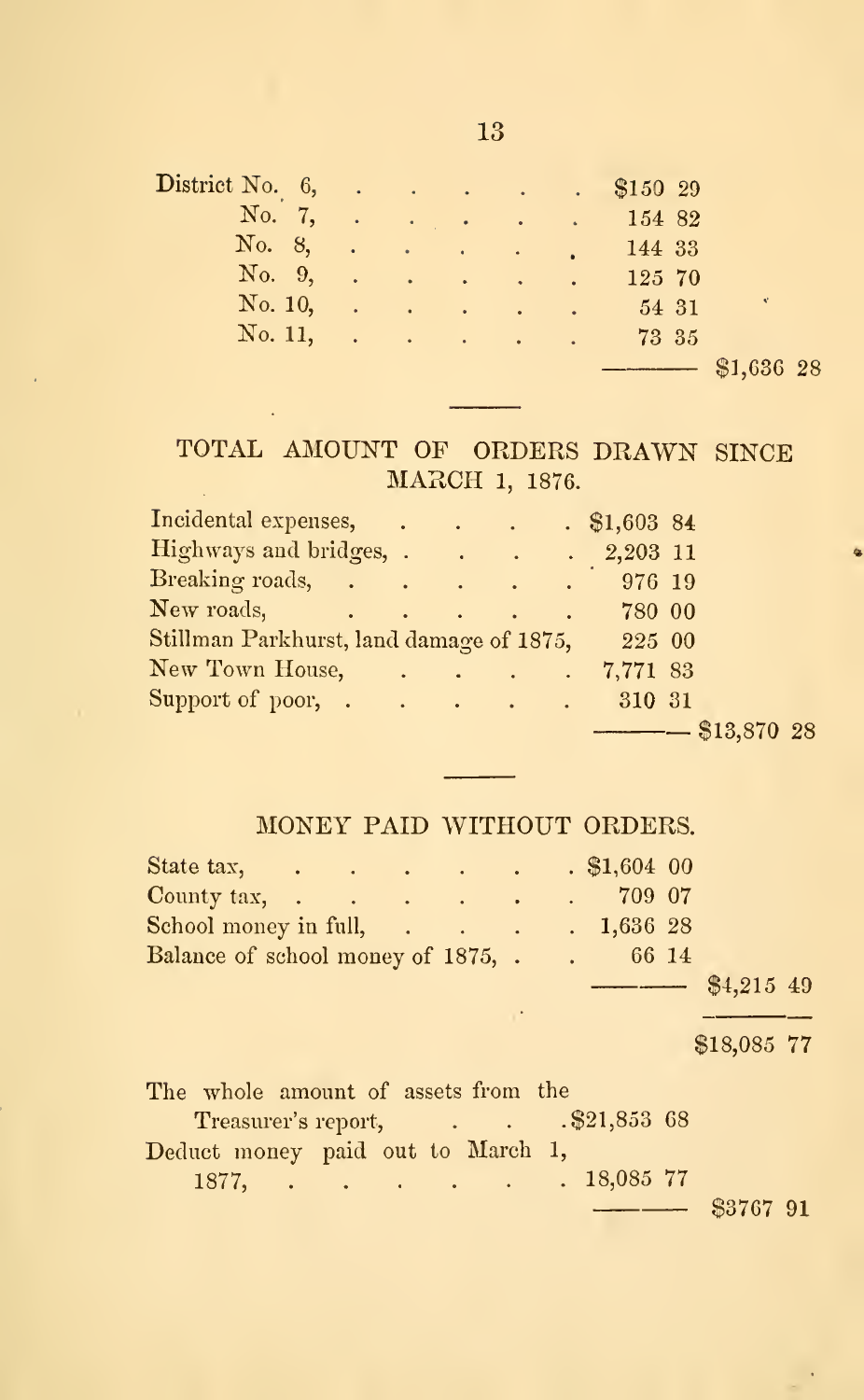| Deduct estimated, amount due town offi-          |                                      |            |  |
|--------------------------------------------------|--------------------------------------|------------|--|
| eers and outstanding bills,                      |                                      | \$800 00   |  |
|                                                  |                                      | \$2,967 91 |  |
| To which add amount received of the              |                                      |            |  |
| county for support of poor, .                    | \$166 00<br><b>Contract Contract</b> |            |  |
| Due from county to March 1, 1877, $\ldots$ 20 50 |                                      |            |  |
| Due from town of Mount Vernon,                   | 14 81                                |            |  |
|                                                  |                                      | \$201 31   |  |
| Leaving a balance in favor of the town           |                                      |            |  |
| of                                               |                                      | \$3168 22  |  |
| All of which is respectfully submitted,          |                                      |            |  |
|                                                  | ELBRIDGE G. TOLFORD,                 |            |  |
|                                                  | WARREN G. CURRIER,                   |            |  |
| WILLIAM U. GAGE,                                 |                                      |            |  |
|                                                  | Selectmen of Bedford.                |            |  |

. For First Selectman. JAMES T. KENDALL.

For Second Selectman. HENRY T. BARNARD.

For Third Selectman. GEORGE H. WIGGIN.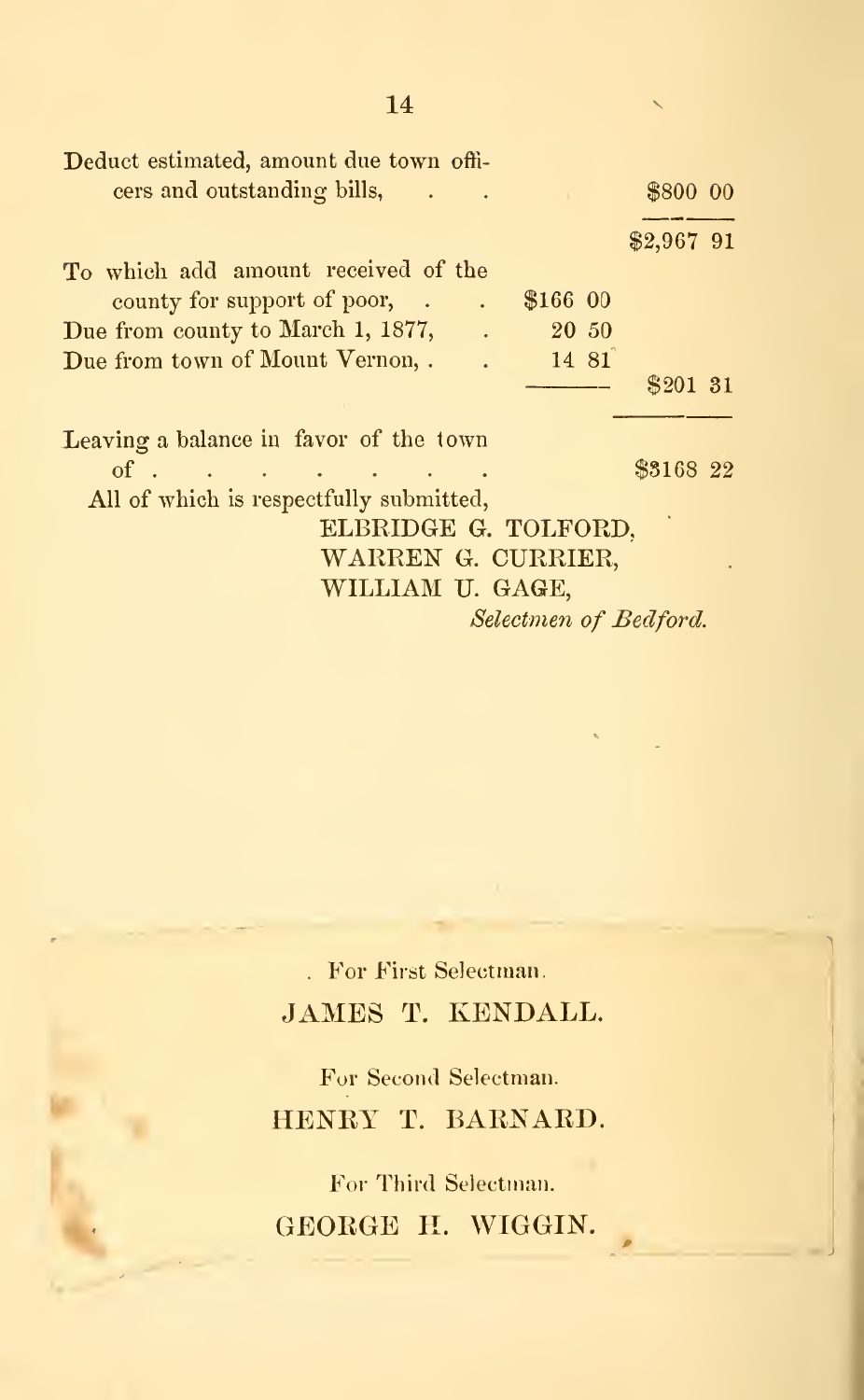# REPORT OF THE SCHOOL COMMITTEE.

#### OF THE

#### TOWN OF BEDFORD FOR THE YEAR 1876-7.

It is the duty of the School Committee to make an annual report of all schools in town under his care. In accordance with the laws of the State, <sup>I</sup> will make a few remarks about what I have seen and heard. I take much pleasure in stating to you that this year has been a prosperous one to our schools our prudential committees have used judgment, and have been careful in selecting teachers in their districts ; our class of teachers has been well qualified for the position they have held, and have taken good interest in their schools, and have labored hard for the scholars, in my opinion, and the scholars have worked for themselves; that is plain to be seen, by those that have visited the school room. It has been said in one district, "I guess we are not getting much of a school ;" (he had not been in the school room—all guess work.) Before we express our thoughts we should examine the school ourselves. When parents instruct their children that it is none of the teacher's business where they go or what they do, it is best that we dis pense with this state of things ; very little advancement need be expected, as a teacher remarked. It is much better managing two schools than one district,

<sup>I</sup> was surprised to see the improvement made in some of the reading classes, the past year. If you wish to hear good and almost perfect reading, visit some of our district schools. It has been encouraging to teachers to have so many of the par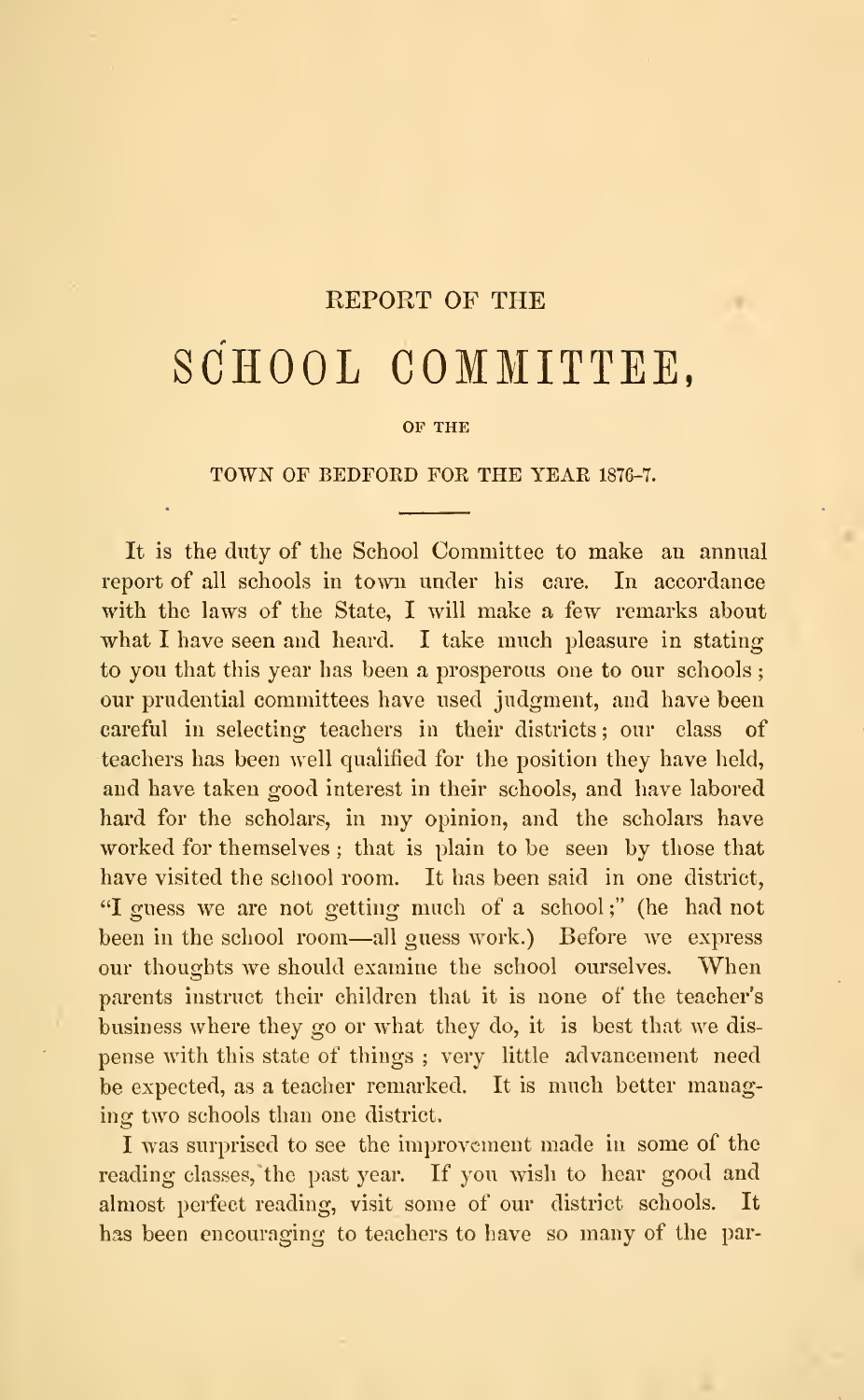ents of the scholars visit the schools for the past year ; it contributes much to the interest of our schools. <sup>I</sup> think it would be an advantage to some schools to change some of the text books the coming year.

The schools are furnished well with blackboards, and have made good use of them the past winter. The schools are defi cient in globes and maps, which are needed to obtain a thor ough knowledge of geography ; it is difficult for the young to get a correct idea of the shape of the earth's surface without them. There are some schools in town prolonged by subscription, after the public fund is expended, which is a great advantage, as the scholars have got interested in their studies, and will make more improvement than at first. I wish all districts would practice the same. There has been a uniform kindness in most of the schools between teachers, scholars and parents. Nothing will help children along more than knowing that the older people are interested in their work.

#### DISTRICT NO. 1.

Summer term. Teacher, Miss Anna H. Eastman. Autumn term. Teacher, Miss Anna Titus. Winter term. Teacher, Miss A. A. Trickey.

|               |              |    | SUMMER TERM. AUTUMN TERM. WINTER TERM. |                 |  |
|---------------|--------------|----|----------------------------------------|-----------------|--|
| No. of weeks, |              | 11 | 6                                      | $11\frac{4}{5}$ |  |
|               | Scholars,    | 35 | 33                                     | 38              |  |
|               | Reading,     | 35 | 33                                     | 38              |  |
|               | Spelling,    | 35 | 33                                     | 38              |  |
|               | Penmanship,  | 20 | 13                                     | 22              |  |
|               | Arithmetic,  | 16 | 15                                     | 30              |  |
|               | Geography,   | 15 |                                        | 16              |  |
|               | Grammar,     | 5  |                                        | $\overline{4}$  |  |
|               | History,     | 3  | 4                                      | 3               |  |
|               | Bookkeeping, |    |                                        |                 |  |
|               | Composition, |    |                                        | 7               |  |
|               | Physiology,  |    |                                        | 4               |  |
|               | Algebra,     |    |                                        | $\overline{2}$  |  |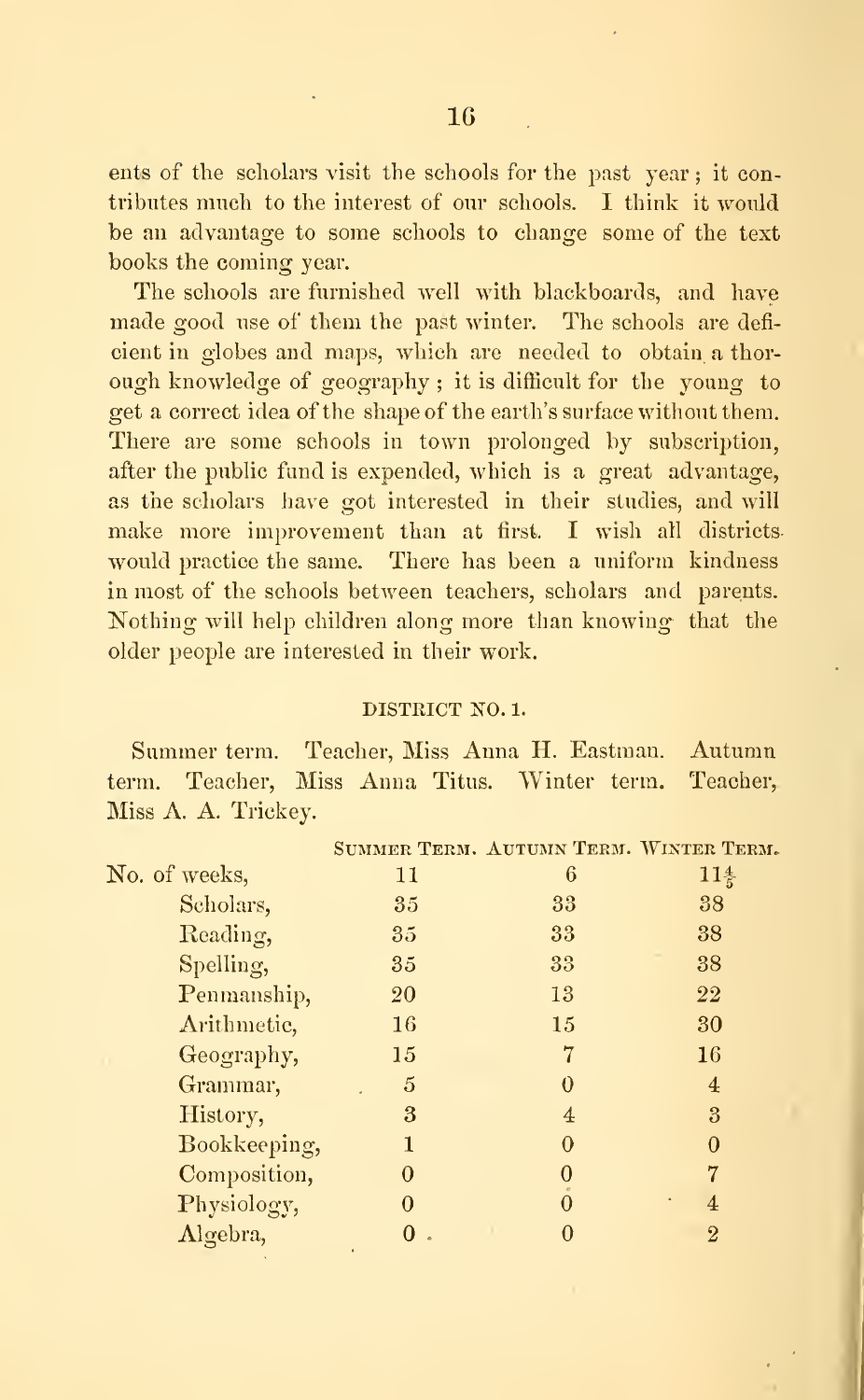#### DISTRICT NO. 2.

Summer term; teacher, Miss Miriam B. Gilmore. Winter<br>term ; teacher, Miss Flora M. Senter.

|               |                      |           |           |                |                         | SUMMER TERM. WINTER TERM. |  |
|---------------|----------------------|-----------|-----------|----------------|-------------------------|---------------------------|--|
| No. of weeks, | $\bullet$            |           |           |                | 10                      | 12                        |  |
| Scholars,     |                      |           |           |                | $22\,$                  | 22                        |  |
| Reading,      | $\ddot{\phantom{0}}$ |           |           |                | 22                      | 22                        |  |
|               | Penmanship,          |           |           |                | 8                       | 22                        |  |
|               | Arithmetic, .        |           |           | $\blacksquare$ | 13                      | 22                        |  |
|               | Geography, .         |           |           | $\bullet$      | 6                       | 14                        |  |
| Grammar,      |                      | $\bullet$ |           | $\bullet$      | $\overline{\mathbf{2}}$ | 4                         |  |
|               | Bookkeeping,         |           |           | $\bullet$      | $\overline{2}$          |                           |  |
| Algebra,      | $\bullet$            | ٠         | $\bullet$ | ٠              |                         | $\mathbf{2}$              |  |
| Spelling,     | ٠                    |           |           |                | $22\,$                  | $2\,2$                    |  |

#### DISTRICT NO. 3.

Summer term; teacher, Miss Laura Center. Winter term; teacher, Miss Della J. Baker.

|               |  |           |           |        | SUMMER TERM. WINTER TERM |
|---------------|--|-----------|-----------|--------|--------------------------|
| No of weeks,  |  | $\bullet$ | ٠         | 10     | $10\,$                   |
| Scholars,     |  | ۰         |           | 21     | 22                       |
| Reading,      |  | $\bullet$ | $\bullet$ | 21     | $22\,$                   |
| Spelling,     |  | ٠         |           | $20\,$ | 20                       |
| Penmanship,   |  |           | $\bullet$ | 18     | 19                       |
| Arithmetic, . |  | ٠         | ٠         | 17     | 17                       |
| Geography, .  |  | ٠         | ٠         | 13     | 13                       |
| Grammar,      |  |           |           | 6      | 5                        |
| Composition,  |  | ٠         | ٠         | $_{0}$ | $\overline{2}$           |
| Algebra,      |  |           |           |        | $\overline{2}$           |
|               |  |           |           |        |                          |

#### DISTRICT NO. 4.

Summer and Autumn terms; teacher, Miss Mazie A. Walker.  $\hat{\mathbf{r}}$ Winter term; teacher, Miss Hattie A. Page.

|               |    | SUMMER TERM. AUTUMN TERM. WINTER TERM. |    |
|---------------|----|----------------------------------------|----|
| No. of weeks, |    | 10                                     |    |
| Scholars,     | 15 | 16                                     | 16 |
| Reading,      | 15 | 16                                     | 16 |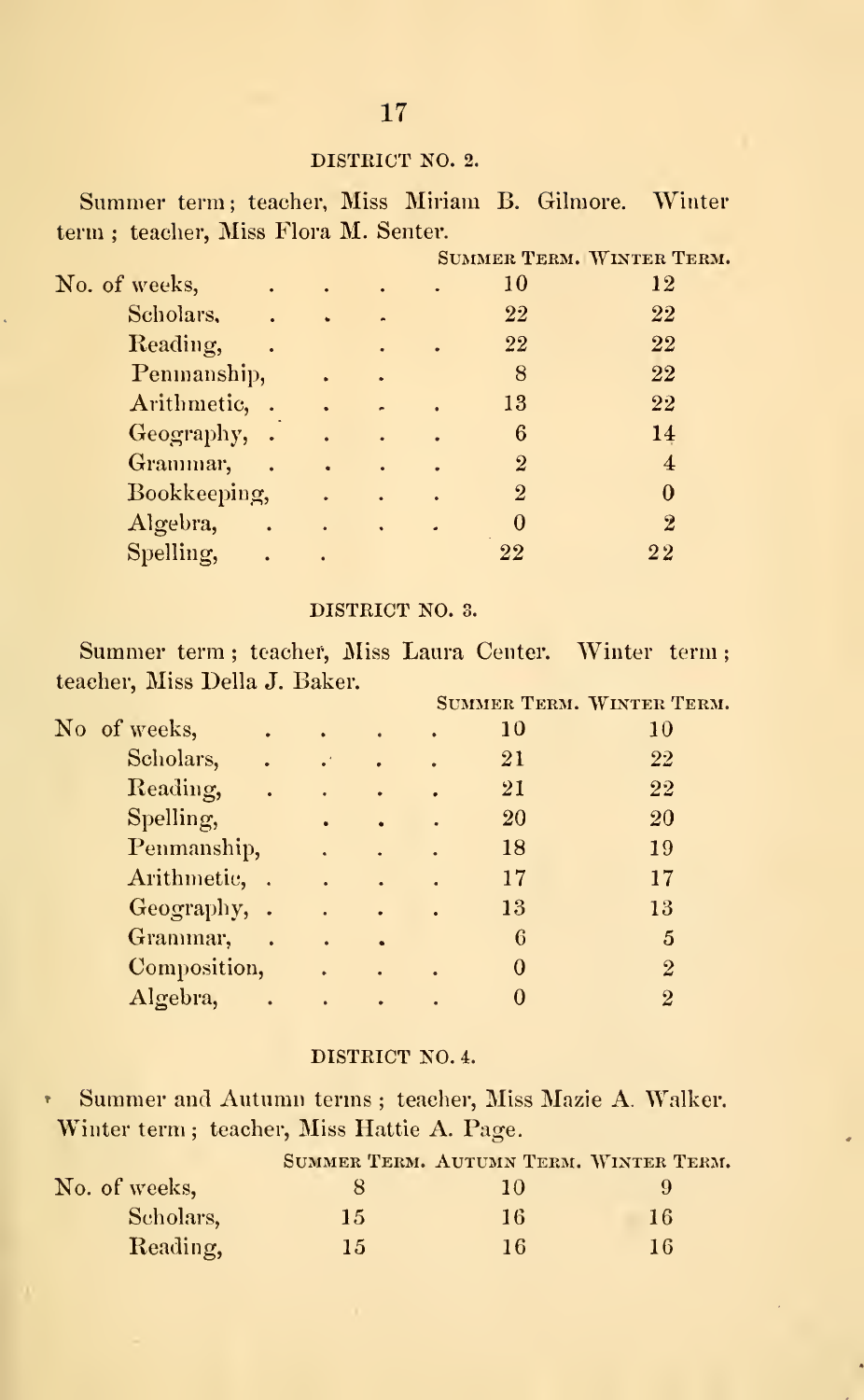| Spelling,    | 15             | 16 | 16             |
|--------------|----------------|----|----------------|
| Penmanship,  | 9              | 11 | 10             |
| Arithmetic,  | 8              | 12 | 12             |
| Geography,   | 8              | 9  | 9              |
| Grammar,     | $\overline{2}$ | 6  |                |
| Composition, | 3              | 4  |                |
| Bookkeeping, |                |    |                |
| Algebra,     |                |    | $\overline{2}$ |

### DISTRICT NO. 5.

Summer and winter terms; teacher, Mrs. Eliza A. Stevens.

|               |                      |   |                      |           |                | SUMMER TERM. WINTER TERM. |
|---------------|----------------------|---|----------------------|-----------|----------------|---------------------------|
| No. of weeks, |                      |   |                      | $\bullet$ | 8              | 10                        |
| Scholars,     |                      |   |                      |           | 10             | 11                        |
| Reading,      |                      | ٠ | ٠                    | ÷         | 10             | 11                        |
| Spelling,     |                      | ÷ | $\bullet$            |           | 10             | 11                        |
| Penmanship.   |                      |   | $\bullet$            |           | 9              | 9                         |
| Arithmetic, . |                      |   | $\bullet$            | $\bullet$ | 10             | 10                        |
| Geography,    | $\sim$               | ٠ | $\bullet$            | $\bullet$ |                |                           |
| Grammar,      | $\ddot{\phantom{0}}$ |   | $\ddot{\phantom{0}}$ | ٠         | 5              | 5                         |
| History,      | ۰                    | ٠ | ٠                    |           | $\overline{2}$ | $\overline{2}$            |
|               |                      |   |                      |           |                |                           |

### DISTRICT NO. 6.

Summer term; teacher, Miss Della J. Baker. Winter term; teacher, Miss Etta McLaren.

|               |                      |                      |                      |                      |        | SUMMER TERM, WINDER TERM. |
|---------------|----------------------|----------------------|----------------------|----------------------|--------|---------------------------|
| No. of weeks, | $\bullet$            | ٠                    | $\bullet$            | ٠                    | 10     | 16                        |
| Scholars,     | $\bullet$            | $\ddot{\phantom{0}}$ | ٠                    | ٠                    | 13     | 15                        |
| Reading,      | $\ddot{\phantom{0}}$ | ٠                    | $\ddot{\phantom{a}}$ | $\bullet$            | 13     | 15                        |
| Spelling,     | $\bullet$            | $\ddot{\phantom{0}}$ | $\bullet$            | ٠                    | 13     | 15                        |
| Penmanship,   |                      | ٠                    | ٠                    |                      | 12     | 15                        |
| Arithmetic,   |                      | ٠                    | $\ddot{\phantom{0}}$ | $\bullet$            | 10     | $15\,$                    |
| Geography,    | $\sim$               | $\ddot{\phantom{0}}$ | ÷                    | ×                    | $10\,$ | 8                         |
| Grammar,      | $\ddot{\phantom{0}}$ | ٠                    | ä                    | $\ddot{\phantom{0}}$ | 4      | 3                         |
| History,      | ٠                    | $\bullet$            | $\bullet$            |                      |        | $\overline{2}$            |

For Second Selectman. WILLIAM® D. MITCHELL.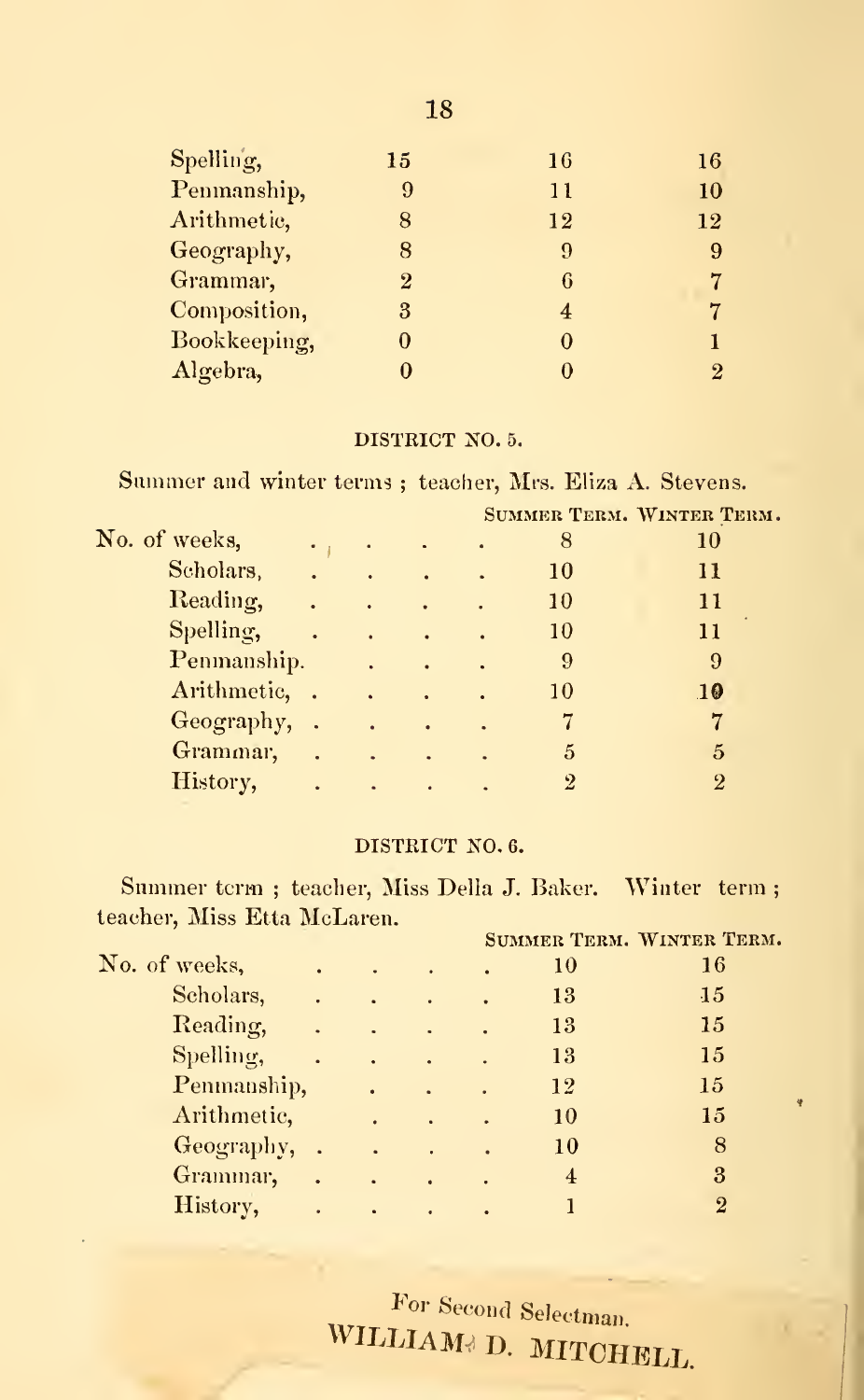#### DISTRICT NO. 7.

Summer term; teacher, Miss Carrie M. Gilmore. Winter term ; teacher, Miss Clara G. Fogg.

|               |           |           |           |                  |    | SUMMER TERM. WINTER TERM. |
|---------------|-----------|-----------|-----------|------------------|----|---------------------------|
| No. of weeks, |           |           |           | $\sim$ $\bullet$ | 10 | 11                        |
| Scholars,     | ٠         |           |           |                  | 18 | 23                        |
| Reading,      |           |           |           |                  | 18 | 23                        |
| Spelling,     |           |           |           |                  | 18 | 23                        |
| Penmanship,   |           | ٠         |           | ٠                | 17 | 23                        |
| Arithmetic,   | . .       |           |           | ٠                | 16 | 22                        |
| Geography, .  |           | $\bullet$ |           |                  | 11 | 12                        |
| Composition,  |           |           |           | ٠                | 11 | 14                        |
| History,      |           |           |           |                  | 6  | 6                         |
| Algebra,      | ٠         |           | ٠         | ٠                | 1  |                           |
| Philosophy, . |           |           |           |                  | 0  |                           |
| Bookkeeping,  |           |           | $\bullet$ | ٠                | 0  |                           |
| Vocal music,  |           |           | $\bullet$ | ٠                | 18 | 23                        |
| Grammar,      | $\bullet$ |           |           | ٠                | 11 | 15                        |

#### DISTRICT NO. 8.

Summer and winter terms ; teacher, Sarah B. Spencer.

|                 |           |                      |           |           |                | SUMMER TERM. WINTER TERM. |
|-----------------|-----------|----------------------|-----------|-----------|----------------|---------------------------|
| No of weeks,    | ä.        | ò.                   |           | ٠         | 11             | 12                        |
| Scholars,       |           | ٠                    | ٠         |           | 26             | 32                        |
| Reading,        |           | $\ddot{\phantom{1}}$ | ٠         |           | 26             | 32                        |
| Spelling,<br>43 |           | ò.                   | ٠         | ٠         | 26             | 32                        |
| Penmanship,     |           | ÷                    | ×.        | $\bullet$ | 12             | 24                        |
| Arithmetic, .   |           | $\ddot{\phantom{0}}$ | ٠         |           | 14             | 28                        |
| Geography, .    |           | $\bullet$            | $\bullet$ | ×.        | 10             | 24                        |
| Grammar,        | ÷.        | $\bullet$            | ÷         | ٠         | $\overline{2}$ | $\overline{4}$            |
| History,        | $\bullet$ | $\ddot{\phantom{0}}$ |           |           | 0              |                           |

#### DISTRICT NO. 9.

Summer and autumn terms ; teacher, Miss Nellie B. Chamberlain. Winter term ; teacher, Miss Clara L. Bennett.

|               | SUMMER TERM. AUTUMN TERM. WINTER TERM. |    |    |
|---------------|----------------------------------------|----|----|
| No. of weeks, |                                        |    |    |
| Scholars.     | 19                                     | 16 | 22 |

For Representative. ELBRIDGE G. TOLFORD.

19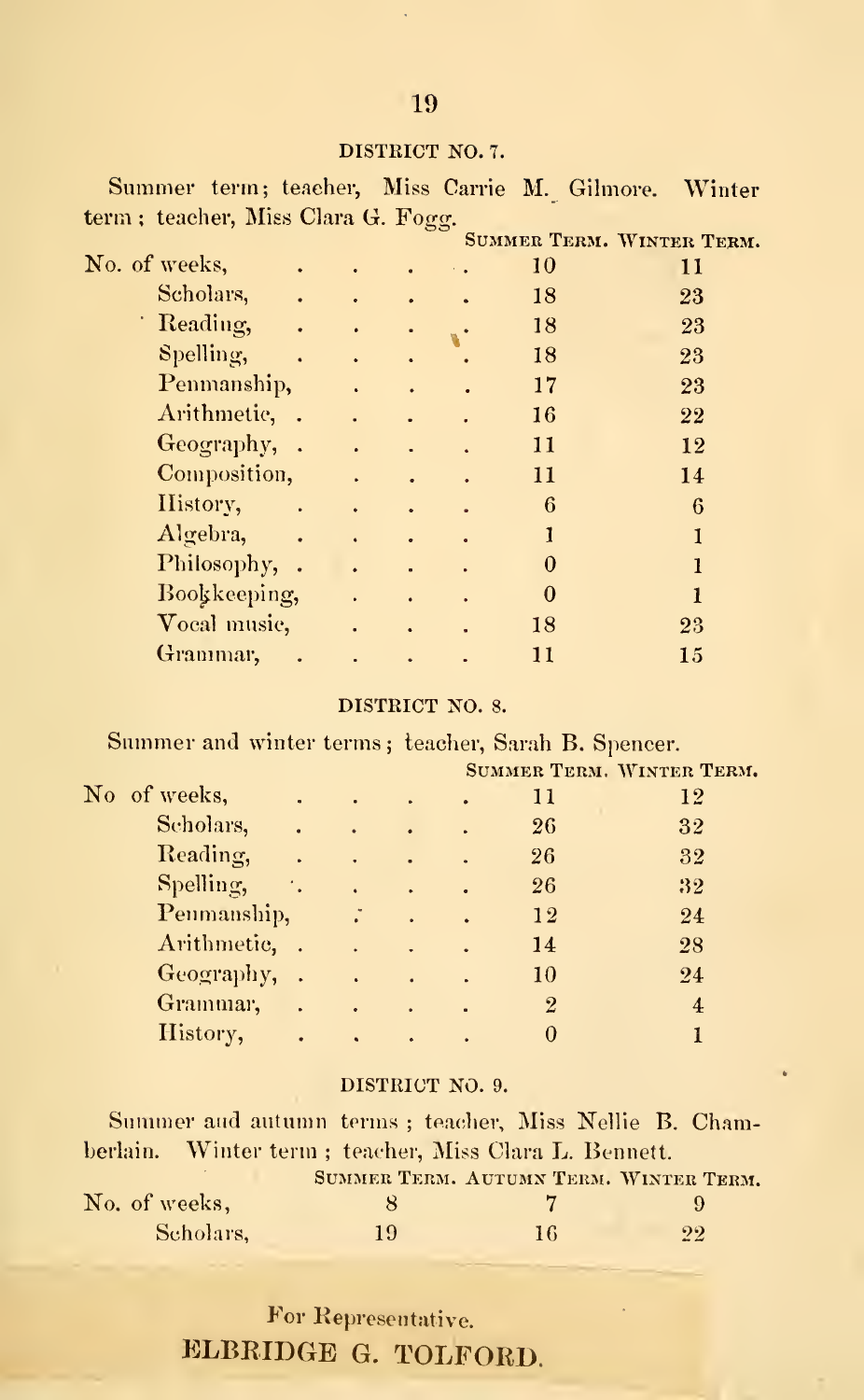| Reading,     | 19             | 16           | 22       |
|--------------|----------------|--------------|----------|
| Spelling,    | 19             | 16           | 22       |
| Penmanship,  | 15             | 12           | 20       |
| Arithmetic,  | 14             | 10           | 20       |
| Geography,   | $\overline{4}$ | 3            | 6        |
| Grammar,     | 6              | 5            | 7        |
| Composition, | 8              | $\mathbf{5}$ | $10\,$   |
| Physiology,  |                | $\Omega$     | $\theta$ |
| History,     |                | $\Omega$     | 5        |

### DISTRICT NO. 10.

Summer and winter terms; teacher, Lizzie Nichols.

|               |                      |    |                      |           | <b>SUMMER TERM WINTER TERM.</b> |    |    |  |
|---------------|----------------------|----|----------------------|-----------|---------------------------------|----|----|--|
| No. of weeks, |                      | G. | ä                    | ٠         | 8                               |    | 9  |  |
| Scholars,     |                      | ÷. | ٠                    | ٠         | 11                              |    | 13 |  |
| Reading,      | $\ddot{\phantom{0}}$ | ٠  | $\ddot{\phantom{a}}$ | $\bullet$ | 11                              | r. | 13 |  |
| Spelling,     |                      | ä. | $\ddot{\phantom{0}}$ |           | 11                              |    | 13 |  |
| Penmanship,   |                      | ٠  | $\ddot{\phantom{0}}$ | ×         | 4                               |    | 9  |  |
| Arithmetic, . |                      |    | ٠                    | $\bullet$ | 9                               |    | 10 |  |
| Geography,    | . .                  |    | τ,                   |           | 9                               |    | 8  |  |
| Grammar.      |                      |    |                      |           | 5                               |    | 5  |  |

### DISTRICT NO. 11.

Summer and winter terms; teacher, Mary E. Manning.

|               |   |           |                      |                  | SUMMER TERM. WINTER TERM. |
|---------------|---|-----------|----------------------|------------------|---------------------------|
| No. of weeks, |   |           |                      | 6                | 13                        |
| Scholars,     | ä | $\bullet$ |                      |                  | 16                        |
| Reading,      | ٠ | ٠         |                      |                  | 16                        |
| Spelling,     |   | $\bullet$ | $\ddot{\phantom{0}}$ | 4                | 13                        |
| Penmanship,   |   |           |                      | $\boldsymbol{2}$ | 4                         |
| Arithmetic,   |   |           |                      | 3                | 9                         |
| Geography, .  |   | ٠         |                      |                  | $\ddot{\mathbf{5}}$       |
| Grammar,      |   |           |                      |                  | $\overline{2}$            |
| History,      | ٠ |           |                      |                  | 0                         |
| Physiology, . |   |           |                      |                  |                           |
| Drawing,      |   |           |                      |                  |                           |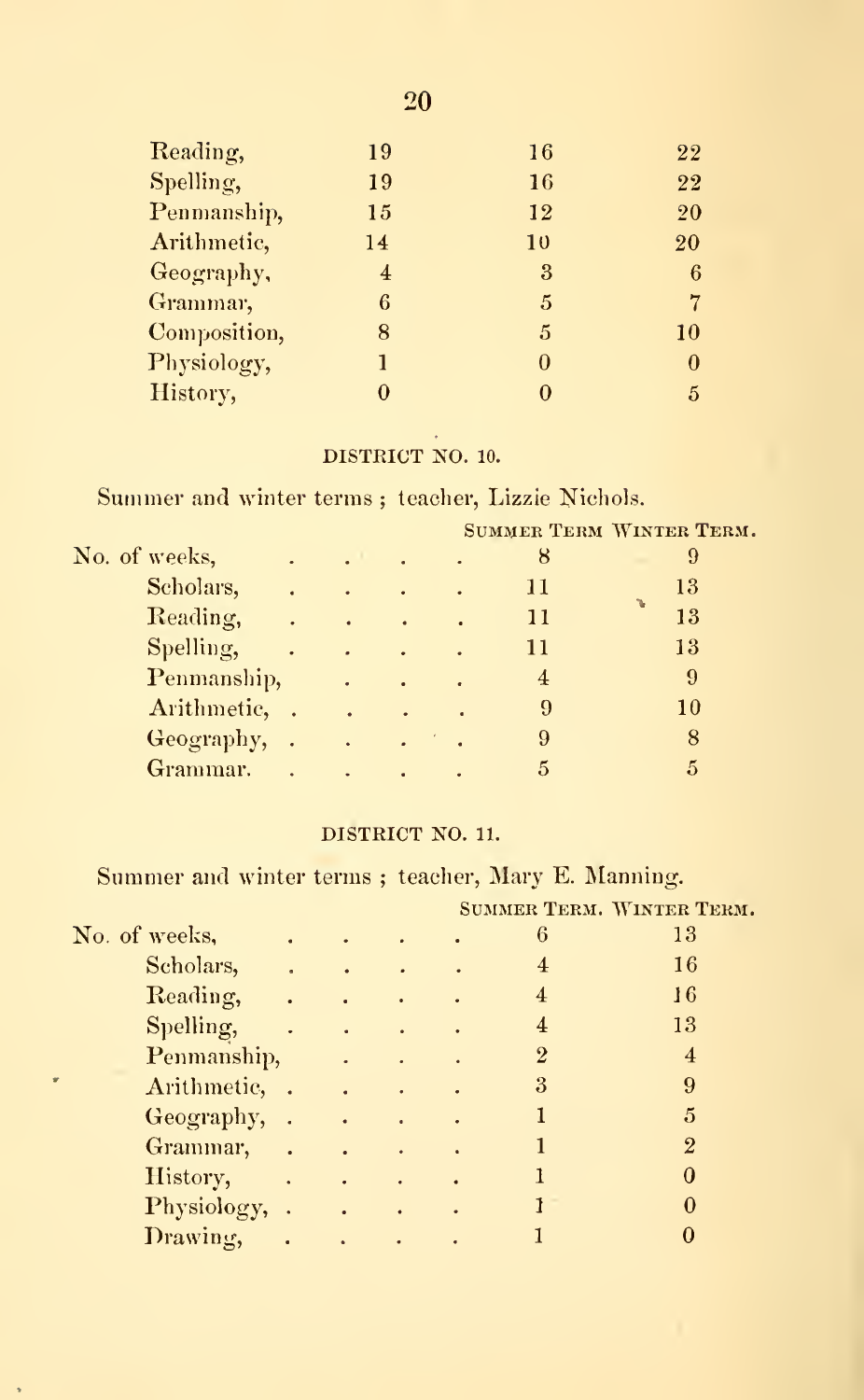|                     | SUMMER TERM. WINTER TERM. |
|---------------------|---------------------------|
| 194                 | 231                       |
| 194                 | 231                       |
| 193                 | 230                       |
| 126                 | 178                       |
| 130                 | 195                       |
| 94                  | 122                       |
| 43                  | 62                        |
| 22                  | 40                        |
| 12                  | 17                        |
| $\overline{2}$      | 8                         |
| ø<br>$\theta$       | $\overline{2}$            |
| $\overline{2}$<br>을 | $\overline{4}$            |
| 3                   | $\overline{2}$            |
| $\mathbf{1}$        | $\Omega$                  |
| 18                  | 23                        |
|                     |                           |

SUMMARY.

Respectfully submitted,

WILLIAM U. GAGE,

School Committee.

 $\overline{1}$ 

BEDFORD, N. H., March 3, 1877.

 $\bullet$ 

i.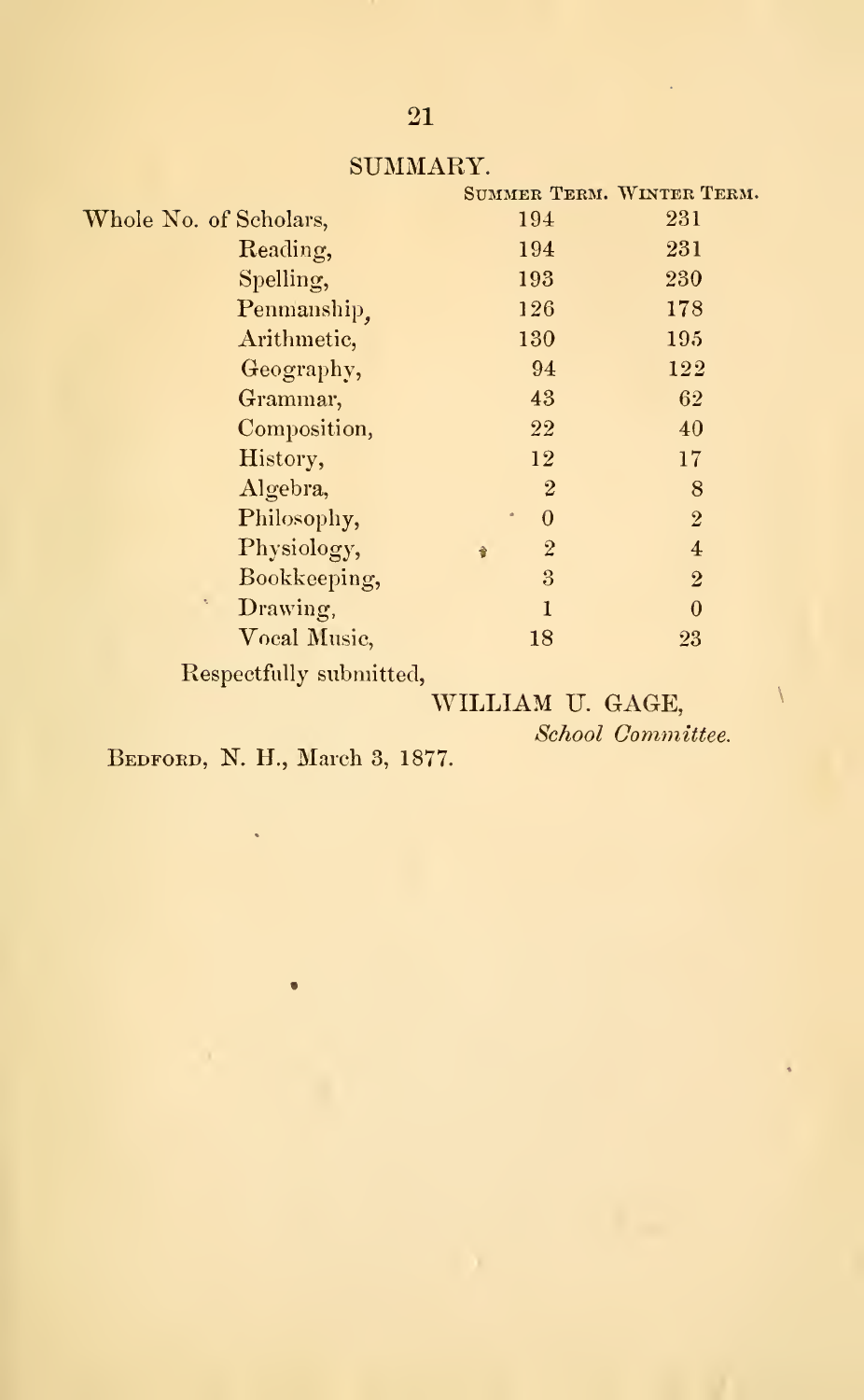$\mathcal{L}(\mathcal{L})$  and  $\mathcal{L}(\mathcal{L})$  . In the  $\mathcal{L}(\mathcal{L})$ 

 $\frac{1}{\sqrt{2}}$ 

 $\sim 10^{-1}$ 

 $\zeta$  $\bullet$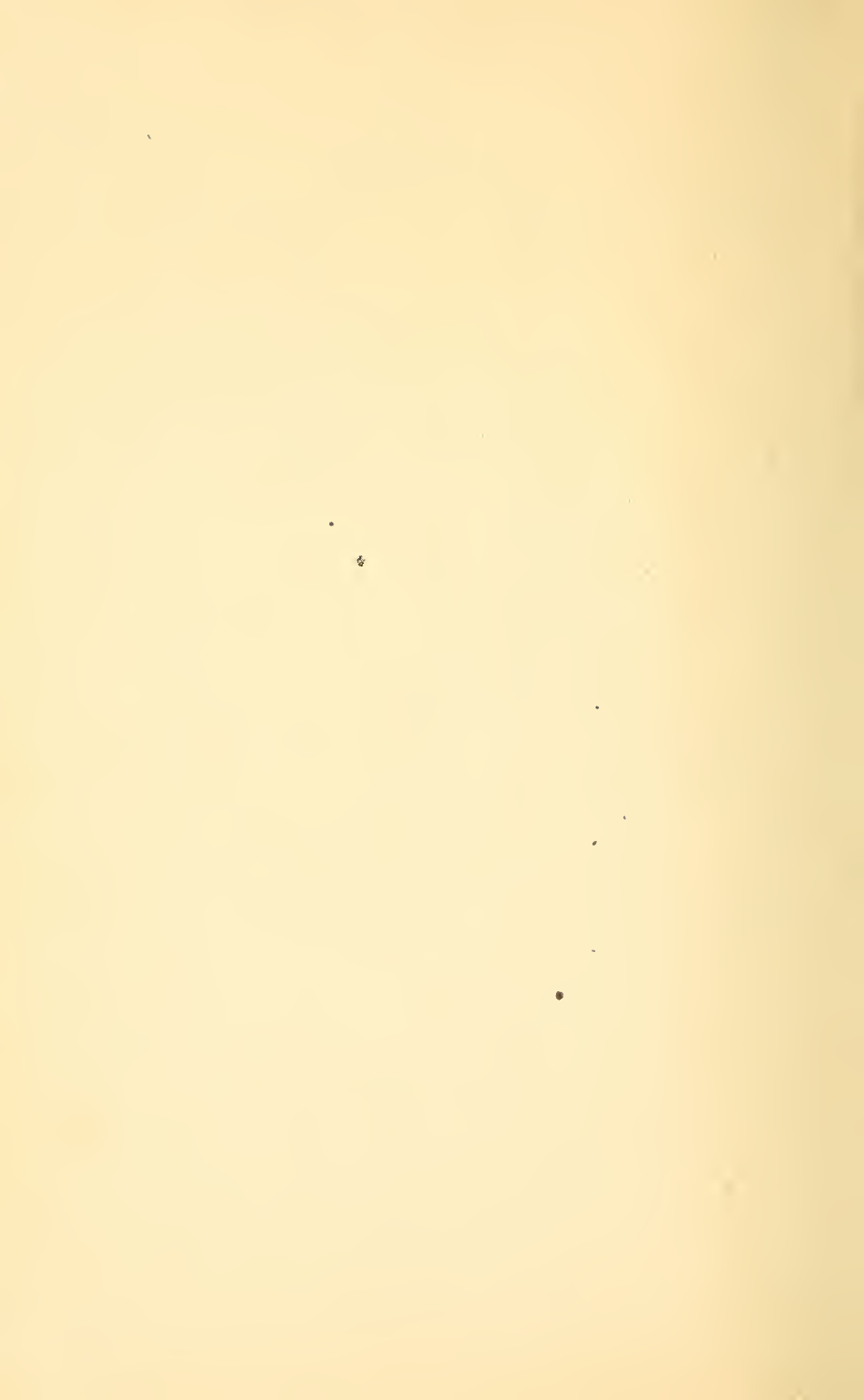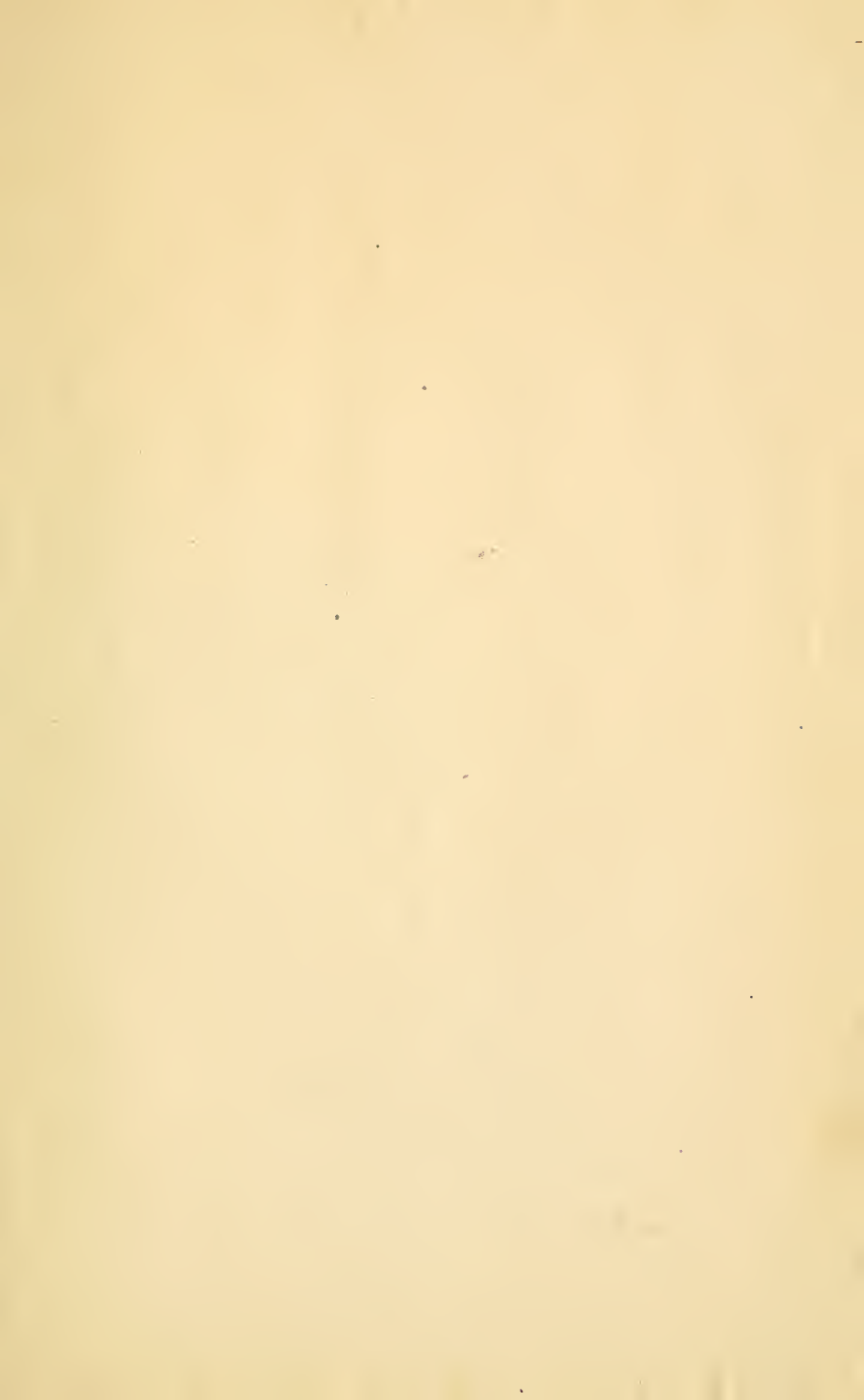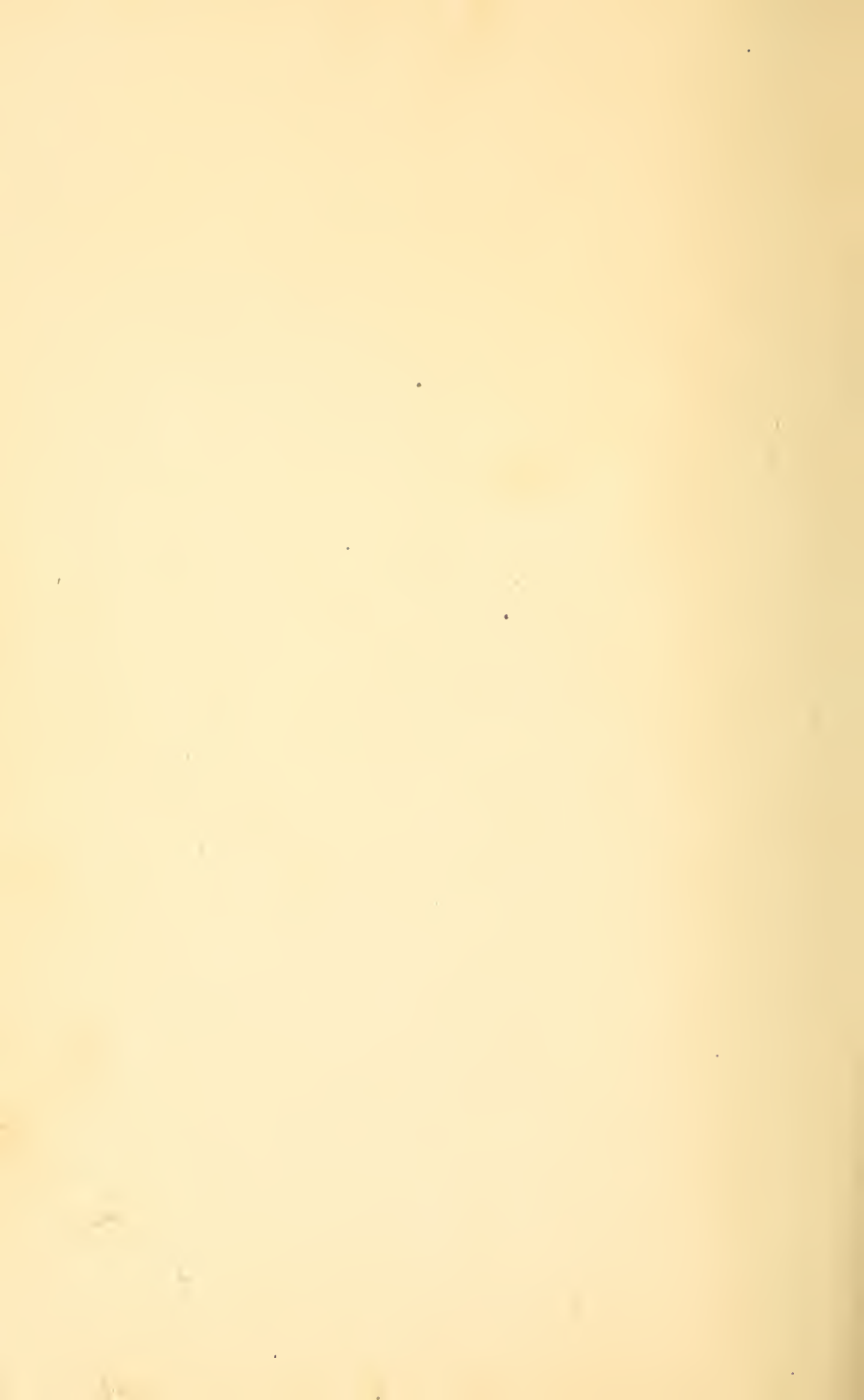